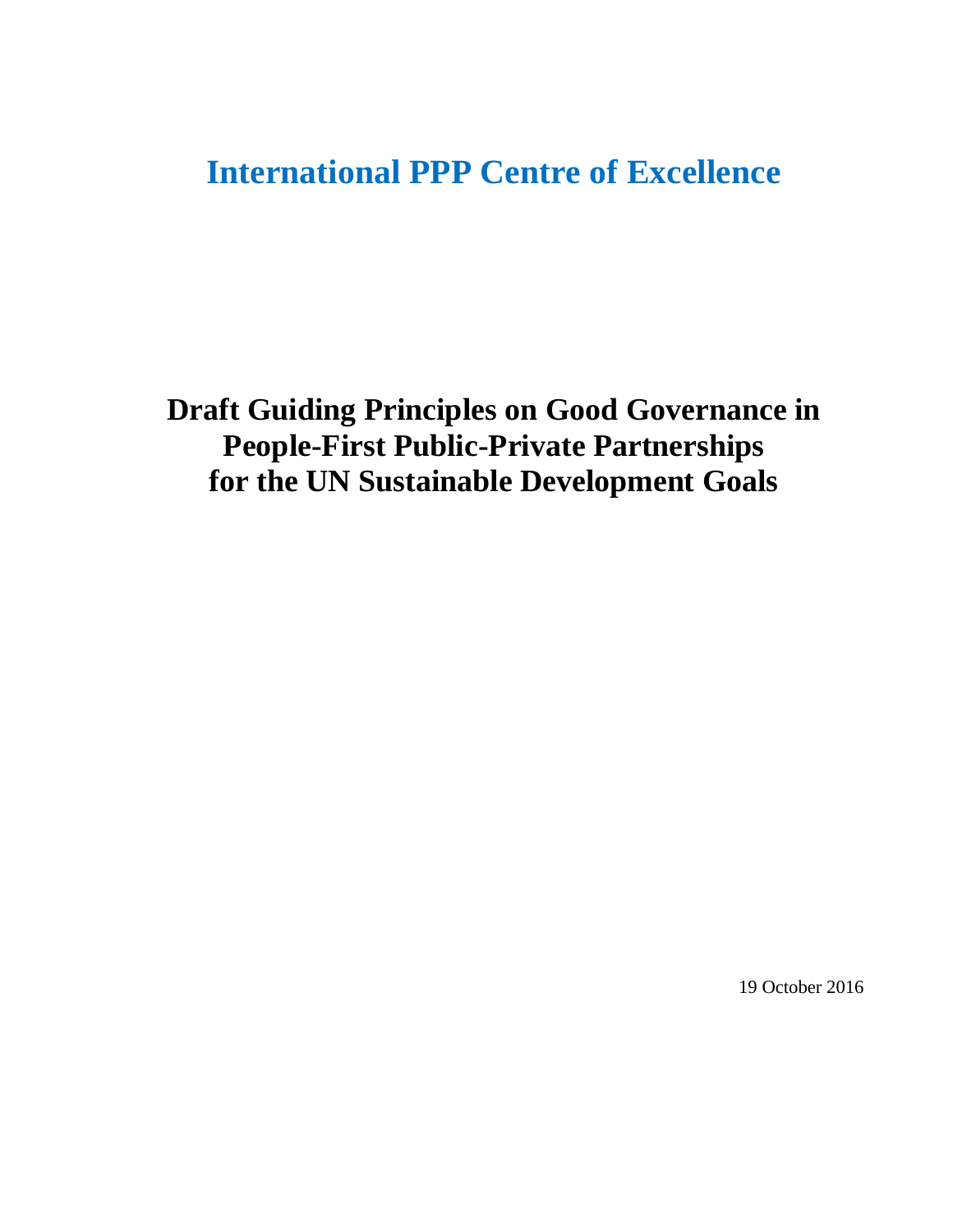# **Table of contents**

## **Avant propos**

# **Part I. The UN 2030 Agenda for Sustainable Development and People-First PPPs**

- UN 2030 Agenda for Sustainable Development
- SDG Number 17 and the role of partnerships
- People-First PPPs defined
- People-First case studies
- Some general conclusions for designing the governance to implement People-First PPPs

# **Part II. The Guiding principles for People-First PPPs for the UN SDGs**

- (i) Introduction
- (ii) Defining People-First PPPs
- (iii)Overall considerations
	- o A central infrastructure agency to supervise People-First PPPs
	- o Business model innovations
	- o Developing the appropriate legal and regulatory framework
- (iv) Specific recommendations for specific criteria for People-First PPPs for UNSDGs
	- o Improving access and social (equity) justice
	- o Replicability
	- o Stakeholder engagement
	- o Environmental and resilient infrastructure
	- o Economic effectiveness

# **Part III. Mainstreaming People-First PPPs and scaling up the impact**

- (i) Impact Investing
- (ii) Women's empowerment
- (iii) Water and sanitation
- (iv) Health
- (v) Smart urban cities

#### **Conclusion and Follow up**

#### **Annex I**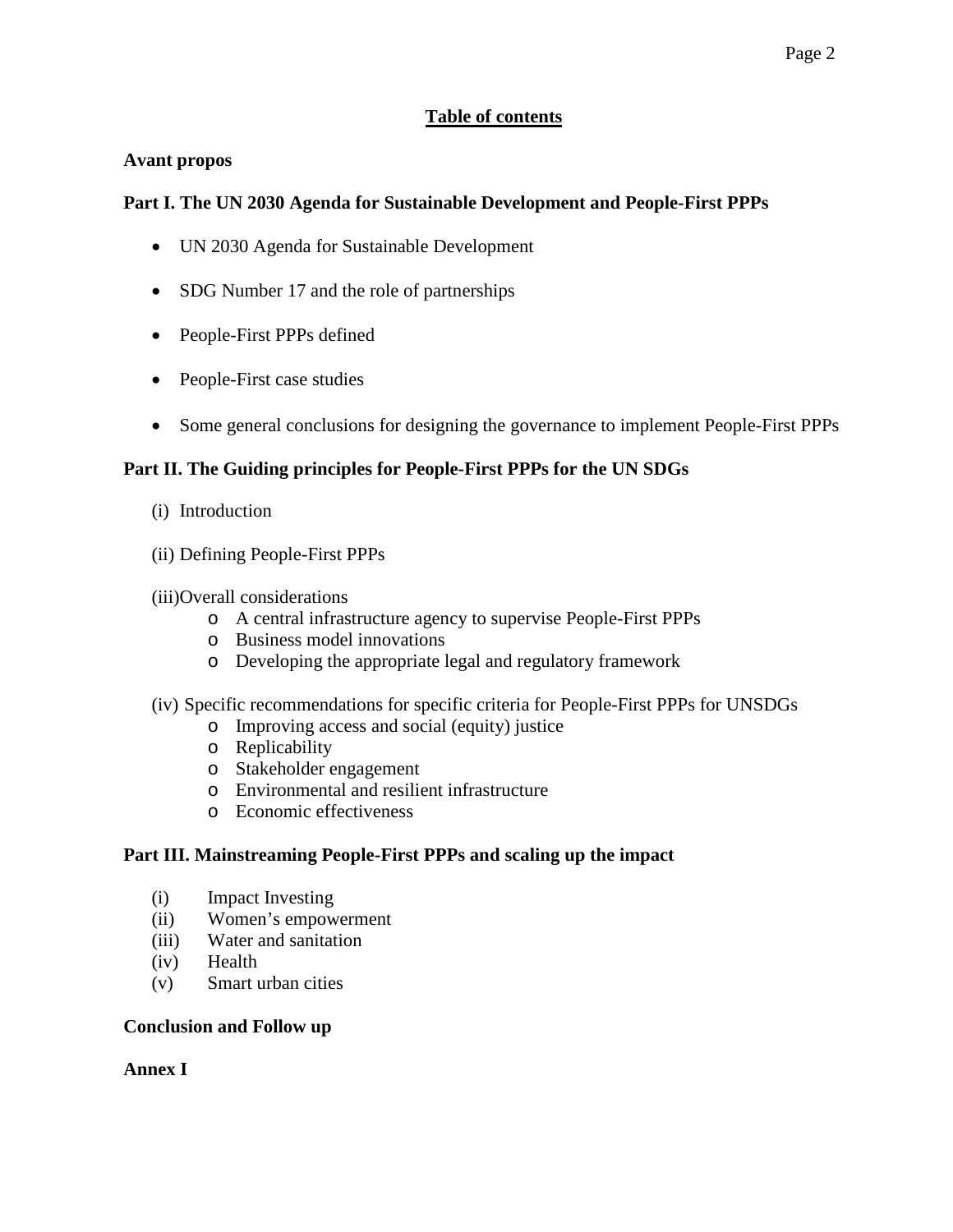# **Draft Guiding Principles**

# **on Good Governance in People-First Public-Private Partnerships (PPPs)**

**for**

# **the UN Sustainable Development Goals (SDGs)**

# **Avant propos**

The interest generated by the role of PPPs in the implementation of the Sustainable Development Goals (SDGs) is considerable. SDG 17, for example, calls for the revitalization of the global partnership for sustainable development and expressly for: "Partnerships: public, public-private, civil society partnerships". [1](#page-2-0) Many UN agencies, reflecting this interest, are now giving "innovative partnerships" the highest priority  $2$  and the Addis Ababa Action Agenda (AAAA) itself (in paragraph 48) calls for the elaboration of "Guidelines" on PPPs.

Accordingly, in view of this interest and request the following document sets out some guiding principles for what has been termed "People First Public Private Partnerships". The ambition and challenges contained in the UN 2030 Agenda for Sustainable Development (2030 Agenda) are enormous and a new model of PPP is needed. The Guiding Principles found below are therefore a departure from those 7 principles of Good Governance in PPPs that were agreed in 2008 and published in the UNECE Guidebook on Promoting Good Governance in PPPs.

The purposes of the guiding principles are the following:

- 1. To describe people first PPP as the new generation, need to meet the UN SDGs;
- 2. To outline the new practices and institutions that are needed to usher in this new generation of people first PPPs; and
- 3. To show ways in which the people first PPPs can be mainstreamed and their impact scaled up.

The Guiding Principles are organized as follows:

- Part I describes the partnerships needed for the 2030 Agenda;
- Part II outlines the Guiding Principles necessary to achieve the new partnerships; and
- Part III describes the ways in which people first PPPs can be mainstreamed so that their impact can be scaled up.

<span id="page-2-0"></span> $1$  Other SDGs are relevant too: Goals 9, 7, 6 but particularly Goal 8 on inclusive and sustainable economic growth, full and productive employment and decent work for all (United Nations, 2015).<br><sup>2</sup> Chief of the United Nations Development Programme (UNDP) called for new partnerships and innovative joint

<span id="page-2-1"></span>initiatives as a gateway to development progress (UNDP, 2013).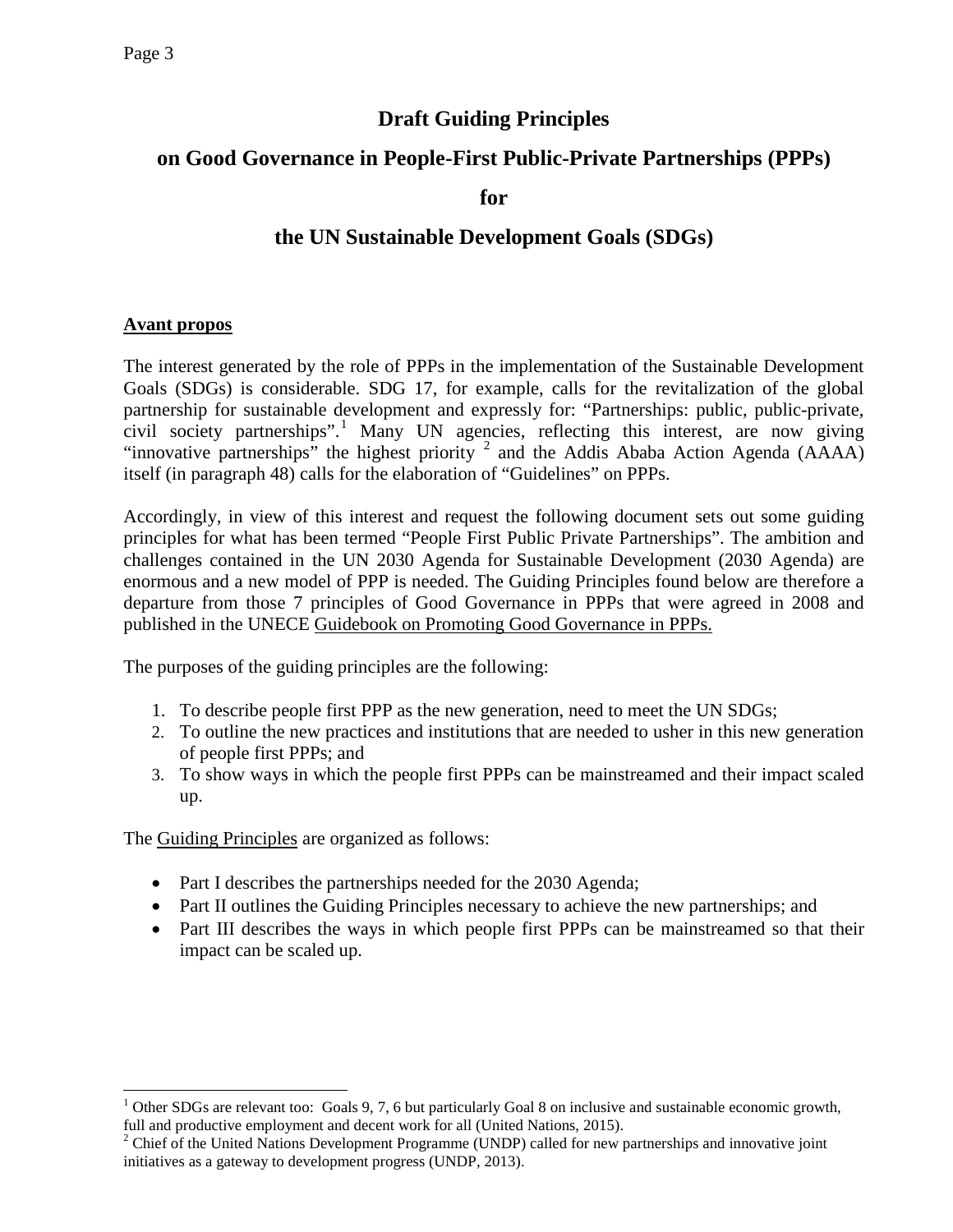#### **Part I - The UN 2030 Agenda for Sustainable Development and People-First PPPs**

#### **UN 2030 Agenda for Sustainable Development**

The new 2030 Agenda agreed in 2015 and to be implemented up until 2030 is extremely ambitious and is nothing less than a manifesto for the future of the planet. Its aims are to eradicate extreme poverty in all its forms everywhere, to protect the planet for future generations once and for all and ensure prosperity for all as part of a new sustainable development agenda. Each of the 17 Goals has specific targets to be achieved over the next 14 years.

These 17 Goals build on the success of the Millennium Development Goals, while including new challenges such as the need to mitigate the risks of climate change, tackle global economic inequality, achieve gender equality and women's empowerment, bring about food security and protection of the ecosystem etc. They are addressed to all countries, and there is a call for implementation through the efforts of all: governments, the private sector and civil society.

One of the features of the United Nations Sustainable Development Goals (SDGs), adopted in September 2015, is infrastructure and public services. The leitmotif is not just to improve access to essential services in order to end poverty, but even more, to achieve universal access to these services by every person on the planet. In SDG 3, for example, there is a commitment to achieving access to universal health care. And similar commitments to making education available to all, safe and clean water and sanitation and give access to renewable energy and so on. This focus is logical as the limited access to these services critically hold back development and creates poverty. For example, in Africa limited access to electricity.

The financing required to achieve these ambitious goals is formidable. To meet these targets, an estimated USD 11.5 trillion will be required for meeting the goals in the entire world and for low and middle income countries, an estimated sum on an annual basis of USD 1.4 trillion will be needed. Investment will be required in health, education, agriculture and food security as well as transport systems to boost connectivity and in smart services for those living in the world's cities. To this end the goals call for a massive mobilisation of new investments in infrastructure and essential services – a new carbon future with a focus on renewables and the application of new technologies for wind, solar etc. and a series of investments in transport and trade facilitation.

A substantial amount of funding will come from public sources. At the same time, the private sector is envisaged to play a critical role as well to fill the gap. In the water sector, the current investment levels are just a third of what is needed. This funding by the private sector is not just to meet the shortfall in financing to achieve these social and environmental goals but also to ensure that the services are effectively delivered and reach their targets, notably the citizens and vulnerable groups in poor countries.

#### **SDG 17 and the importance of partnerships**

The preferred implementation vehicle to achieve the goals is set out in SDG 17 entitled the 'Revitalisation of the Partnership for Sustainable Development' where different forms of partnerships are encouraged and specifiable: public, public private; and civil society. Also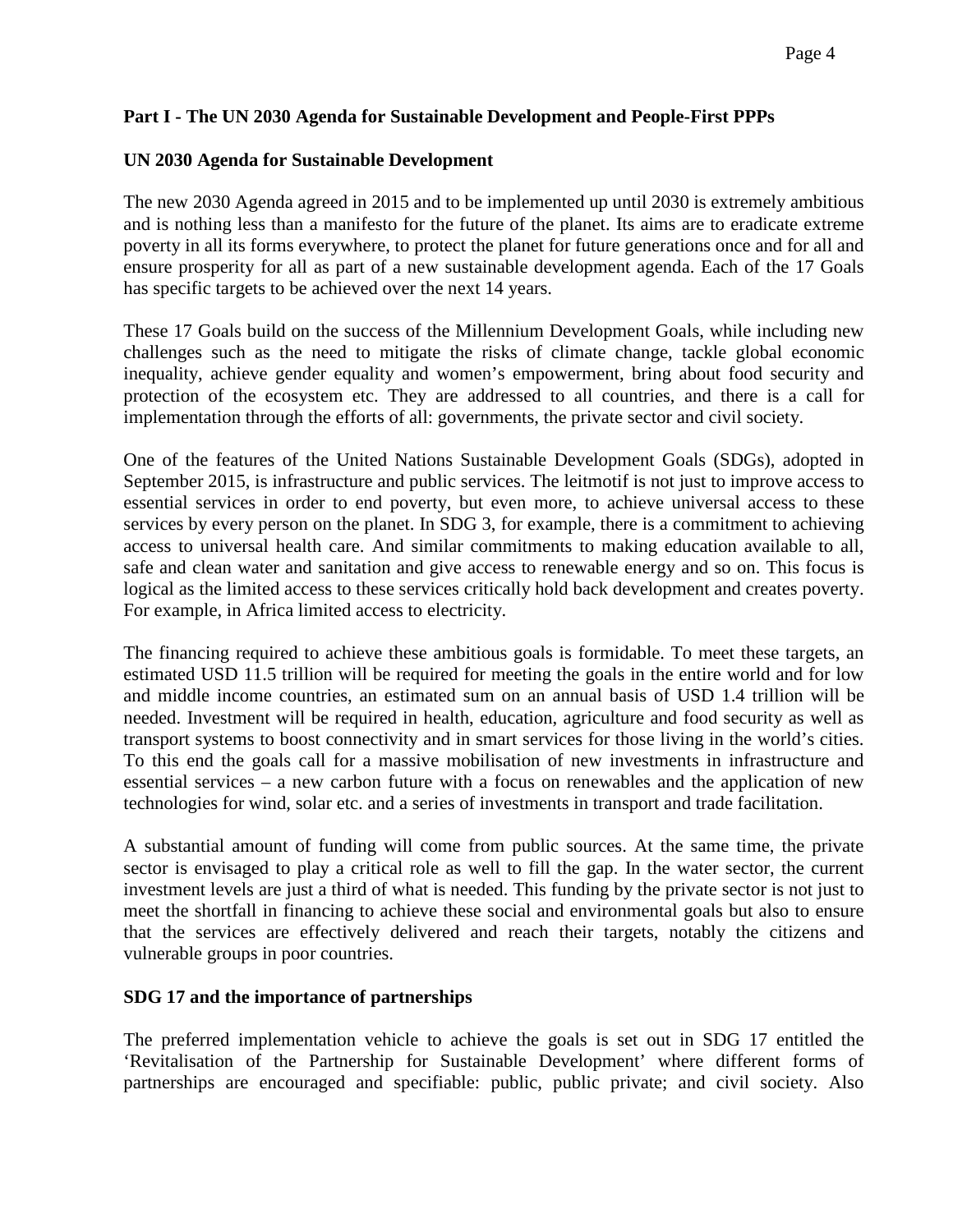encouraged are what is termed as 'multi stakeholder' partnerships<sup>[3](#page-4-0)</sup>. This is the first time that private sector has been called upon to contribute other achievement of UN Goals. Indeed, the previous MDGs did not mention partnerships at all.

There is no strict definition of all the partnerships mentioned. As it concerns the term, PPPs are long term legal contracts, sometimes up to thirty years and longer, where a public infrastructure asset or service is provided by a private sector partner and often includes aspects of project financing. PPPs can be a diverse range of public private contractual arrangements; however, the most common forms include:

- A global contract or series of contracts for the Design, Financing, Construction and Operation of Public Building or Public Infrastructure which is the basis of a public service. This type of partnership can include Privately Financed Infrastructure (PFI) arrangements and PPP availability payment structures and payment is primarily linked to the construction and operation of the infrastructure.
- A global contract or series of contracts where the private sector is delegated public authority and may develop or redevelop infrastructure and/or services, however performance of the private partner is paid primarily by users, and upon satisfactory of delivery of those services to users, over the years. These delegated authority partnerships can include Concession arrangements and Lease or Delegation of Authority agreements in the French tradition.

These two main PPP "families", also have distinctive features in terms of their fiscal impacts and on the scope of service delivery.

| (PFI/PPP availability payment)                                                                                                                       | (Concession and delegation of authority PPPs)                                                                                                                                                           |
|------------------------------------------------------------------------------------------------------------------------------------------------------|---------------------------------------------------------------------------------------------------------------------------------------------------------------------------------------------------------|
| Typified by recovery of the investment and<br>associated operation costs incurred by the<br>private partner from the public budget over<br>the term. | Typified by recovery of the investment and<br>associated operation costs incurred by the<br>private partner from the individual users of<br>the services (including sometimes an element<br>of subsidy) |
| More or less 2,000 projects<br>More or less $\in 200$ billion total investment                                                                       | More or less 25,000 projects<br>More or less $\epsilon$ 1,000 billion total investment                                                                                                                  |

<span id="page-4-0"></span><sup>&</sup>lt;sup>3</sup> Multi-stakeholder partnerships are joint projects, alliances, or collective objectives that further shared and individual goals and utilize a combination of resources and capabilities from governments, private sector, civil society, not for profit organizations and other stakeholders, especially the beneficiaries, consumer groups, etc.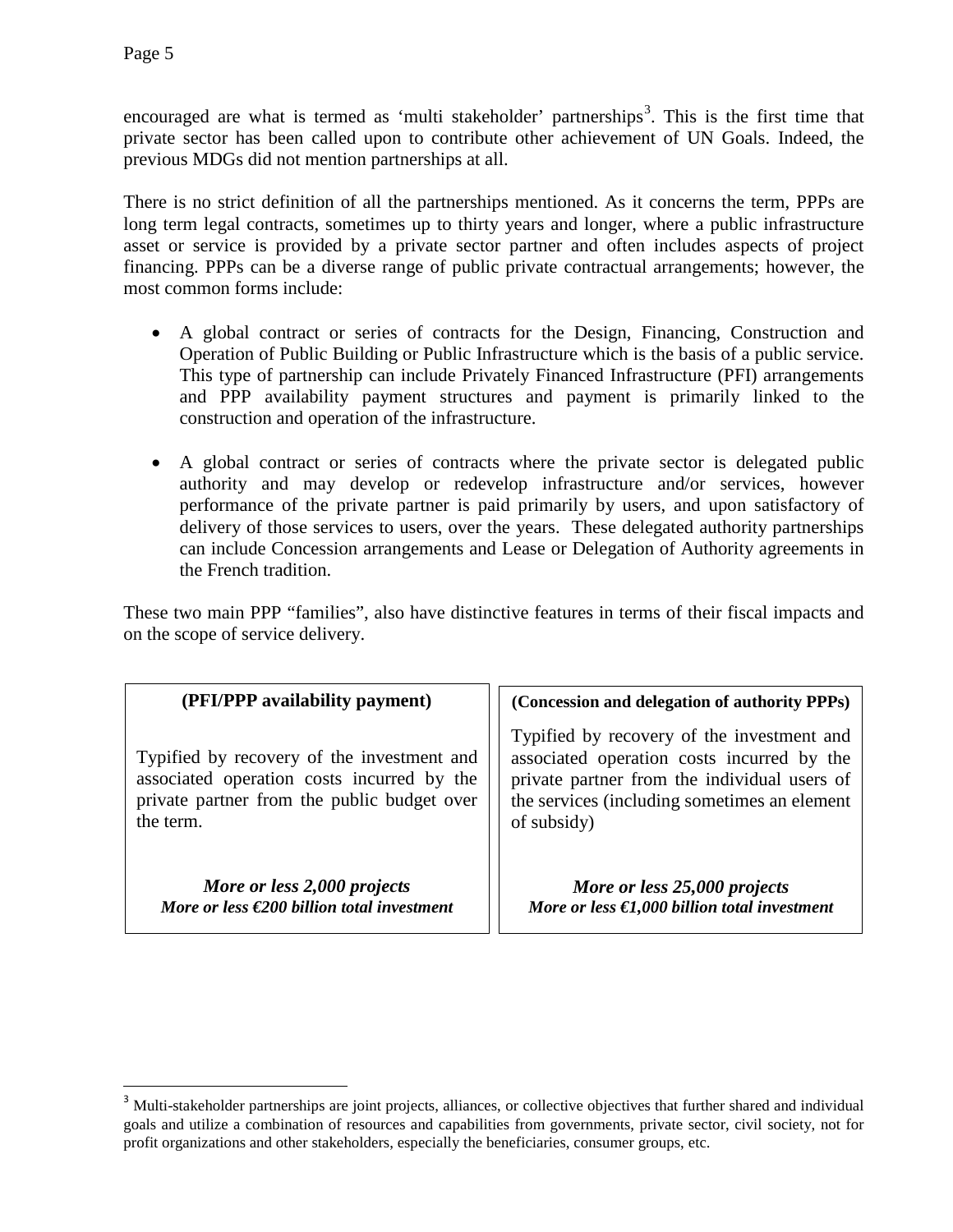#### **A new generation of PPP – People-First**

Arguably, the PPP model can be adapted to suit the new challenges but as can be seen from the different perspectives in the Box below, PPP has its limits. And a strong case can be made for the promotion of a new type of PPP arrangements with a more proactive private sector promoting the process: What is needed is a new generation of PPPs, a new approach to PPP and a new mentality:

- The new generation of "PPPs for SDGs" will need to become far more social in its outcomes and motivations – focusing less on value for money (vfm) and more on jobs, vulnerable groups and women's empowerment etc;
- The private sector will need to be highly sensitive to doing business in new markets where up until now private investment in infrastructure has been scarce;
- The private sector will in entering new markets, have to accept a different risk reward ratio and move away from profit maximisation to a longer term perspective of developing the markets for future returns;
- The private sector will have to work more closely with civil society to deliver projects and build local capacity;
- The Multilateral Development Banks (MDBs) will also have to play a new role in supporting this new type of PPPs. MDBs are indeed essential for the new generation of PPPs to emerge for the UN SDGs;
- Civil Society also should play a critical role in PPPs and all partnerships. Trade unions, environmentalists, academics and other organizations are strongly involved in many partnerships in developing countries and transition economies. The SDG 17 indeed expressly calls for "civil society partnerships" to implement the UN SDGs. Moreover, in low income countries where there is weak governance and the public sector lacks capacity, civil society play already a major role in the delivery of infrastructure projects.

Such a transformation envisaged through PPP needs a 'rebranding' of PPP so that in the design of projects, people come first: hence the term 'people first PPPs' arguably is best to convey this new sense.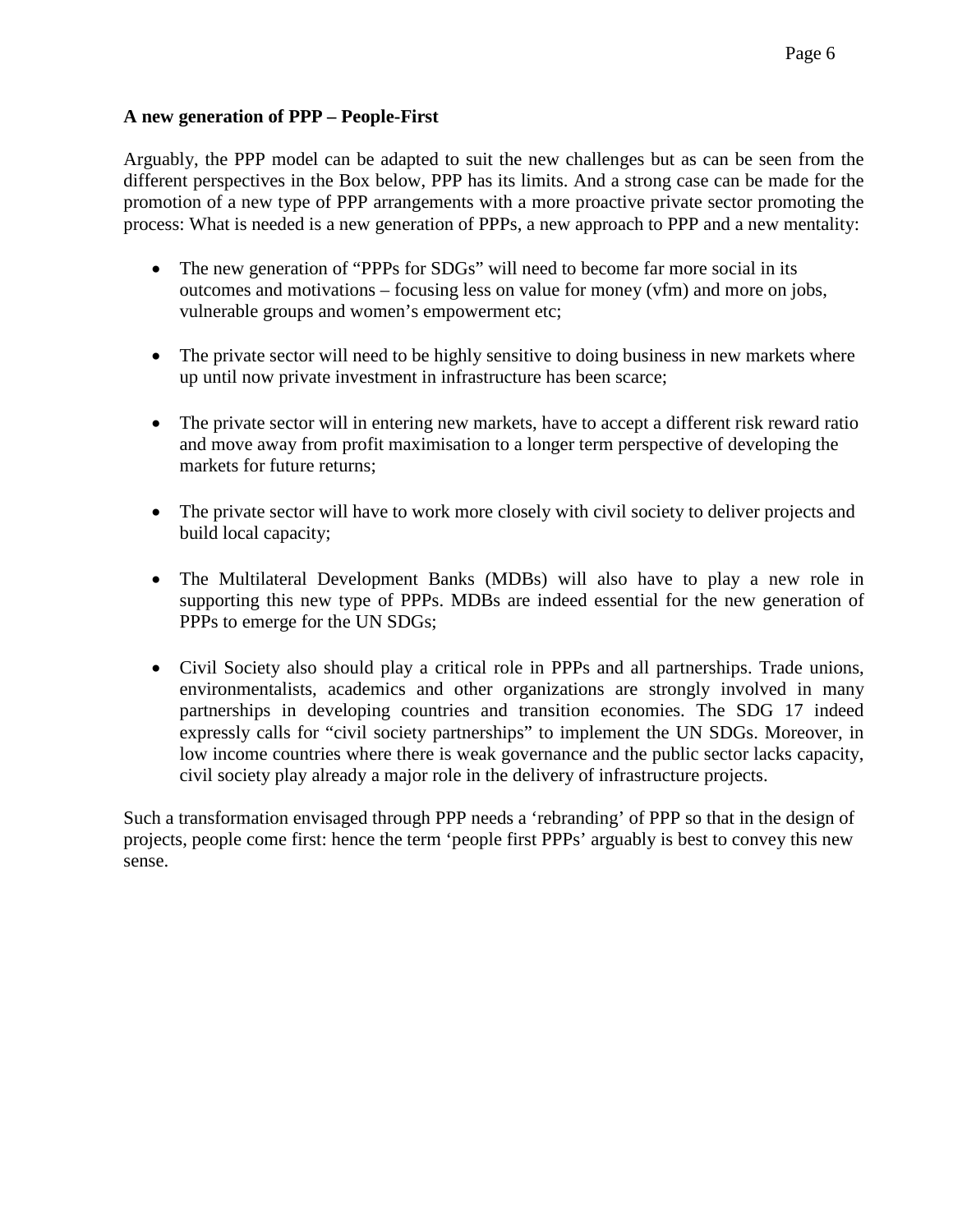## **Box: Different perspectives on PPPs**

PPP traditionally attracts huge interest and some controversy. Here is a collection of some perspectives.

- PPP can provide better value for money from infrastructure, by exploiting the efficiency and innovative potential of a competitive private sector to either costs, or achieve a better quality ratio (Public-Private Infrastructure Advisory Facility/PPIAF, 2009)

- The private sector may not take interest in PPP project due to perceived high risks or may lack technical, financial or managerial capacity to implement the project (UN ESCAP, 2011)

- PPPs are creating diversification in the economy by making the country more competitive in terms of its facilitating infrastructure base as well as giving a boost to its business and industry associated with infrastructure development (World Bank, 2016)

- PPP transactions can be classified as off the public sector's balance sheet where majority of risks of the transaction will have been transferred to the private sector (PWC, 2005)

- PPPs are supplementing limited public sector capacities to meet the growing demand for infrastructure development is a potential benefit of the PPP (World Bank, 2016)

- PPPs can improve projects on-time and on-budget (Commission of the European Communities, 2005)

- PPPs are used to conceal public borrowing, while providing long-term state guarantees for profits to private companies. Private sector corporations must maximise profits if they are to survive. This is fundamentally incompatible with protecting the environment and ensuring universal access to quality public services. (Public Service International Research Unit – PSIRU Report, 2009)

- The evidence suggests that PPPs have often tended to be more expensive than the alternative of public procurement while in a number of instances they have failed to deliver the envisaged gains in quality of service provision, including its efficiency, coverage and development impact (UN/DESA Working Papers, 2016)

Government responsibility continues – citizens will continue to hold the government accountable for quality of utility services. The government will also need to retain sufficient expertise, whether the implementing agency and/ or via a regulatory body, to be able to understand the PPP arrangements, to carry out its own obligations under the PPP agreement and to monitor performance of the private sector and enforce its obligations (World Bank, 2016)

- PPPs change the nature of public services and investments, worsen the fiscal problems against which they are offered as solutions, expose fundamental faults in transparency and democratic accountability, and provide less efficient and costlier operations than they claim (The CSO Financing for Development Group, 2016)

- PPP is not only an innovation of financing model, but also a design of regime, as well as a catalyst of promoting market reform in a larger perspective (An Wang, CIECC, 2016)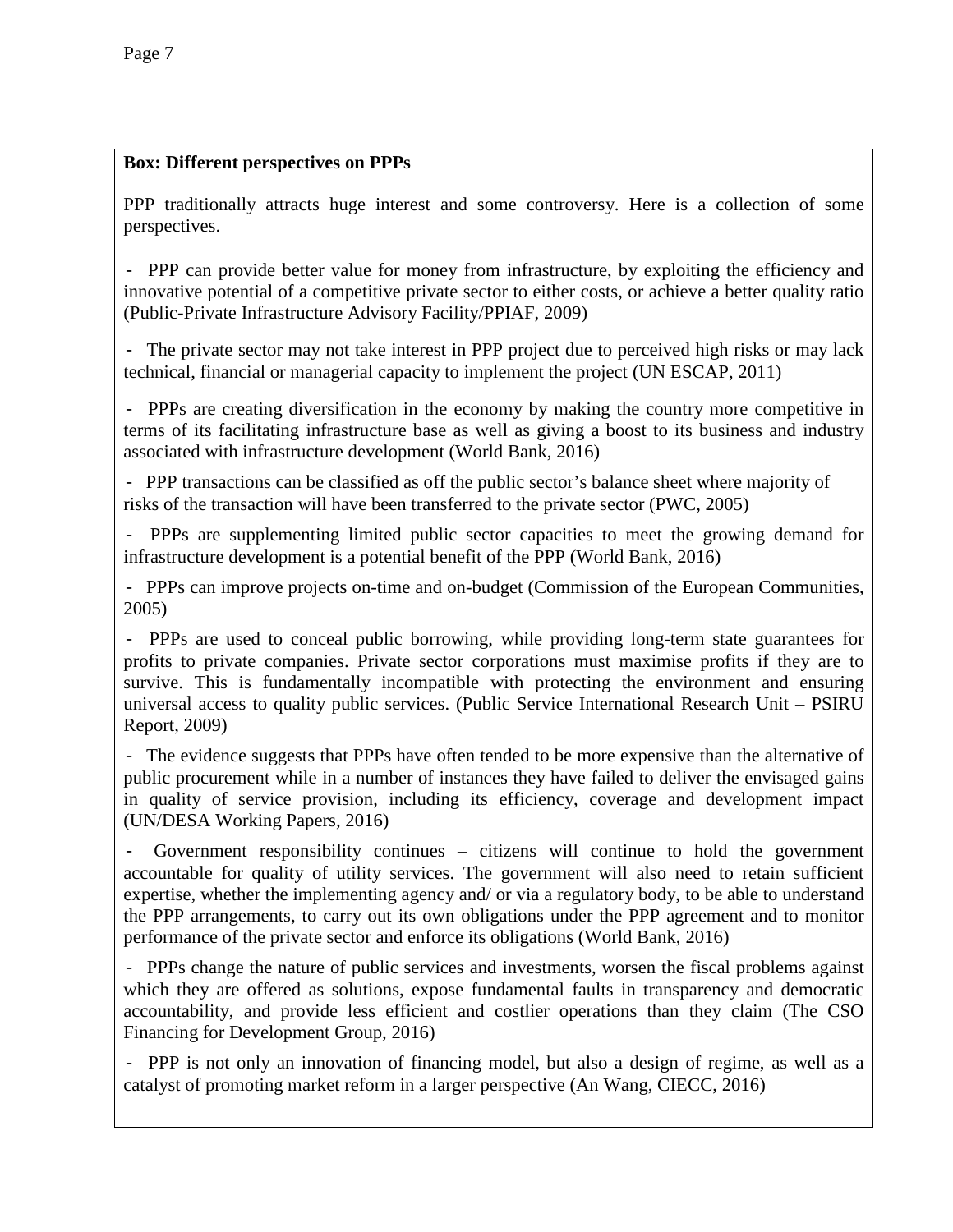#### **People first PPPs defined:**

People first PPPs can be grouped under the following categorizations:

- Access and social justice
- Resilience and a green economy
- Economic effectiveness
- Replicability
- Stakeholder engagement

In detail these can be defined as follows:

- **Increasing access** and **promoting social (equity) justice**, this means that access to essential services, such as water and sanitation, energy etc. should be increased to people, especially to the socially and economically vulnerable, furthermore, people-first PPPs should aim to promote social justice and making essential services accessible without restriction on any grounds, e.g. race, creed etc. to all;
- **Developing a resilient infrastructure** and improving **environmental sustainability**, cutting CO2 emissions to move to a green economy;
- Improving project **economic effectiveness**: projects must be successful, achieve value for money and have a measurable impact by removing a barrier or creating a new mechanism by integrating groups into the global market place;
- **Be replicable** so that PPP project can be scaled up and achieve the transformational impact required by the 2030 Agenda. This criterion also needs to take into account whether the local staff and governments received necessary training to do similar projects going forward; and
- **Engaging all stakeholders** either directly involved in the PPP project or might be affected directly or indirectly in the short and/or long run.

And these categories of people first PPPs have specific goals and can be illustrated already by some case studies drawn from the [UNECE Compendium of People First PPPs.](https://www.unece.org/fileadmin/DAM/ceci/documents/2016/PPP/Forum_PPP-SDGs/PPP_Forum_2016-Compendium_All_Presentations.pdf) The case studies are presented below under four sectors: (i) Water, (ii) Health, (iii) Renewable energy, and (iv) Smart and sustainable cities.

#### **Water**

#### *Armenia*

*Description*: Poor quality water and limited supply plagued the country until a series of PPPs increased supply, boosted the quality and lowered the price.

*Outcome*: From having water for just three hours per day the PPP scheme has increased water to almost 24 hours a day, at the same time reducing the risk of illness caused by poor quality water.

*Evaluation*: Many lessons have been learned during the 15-years of partnership between the public and private sectors. In particular, PPPs should be a part of a broader sector reform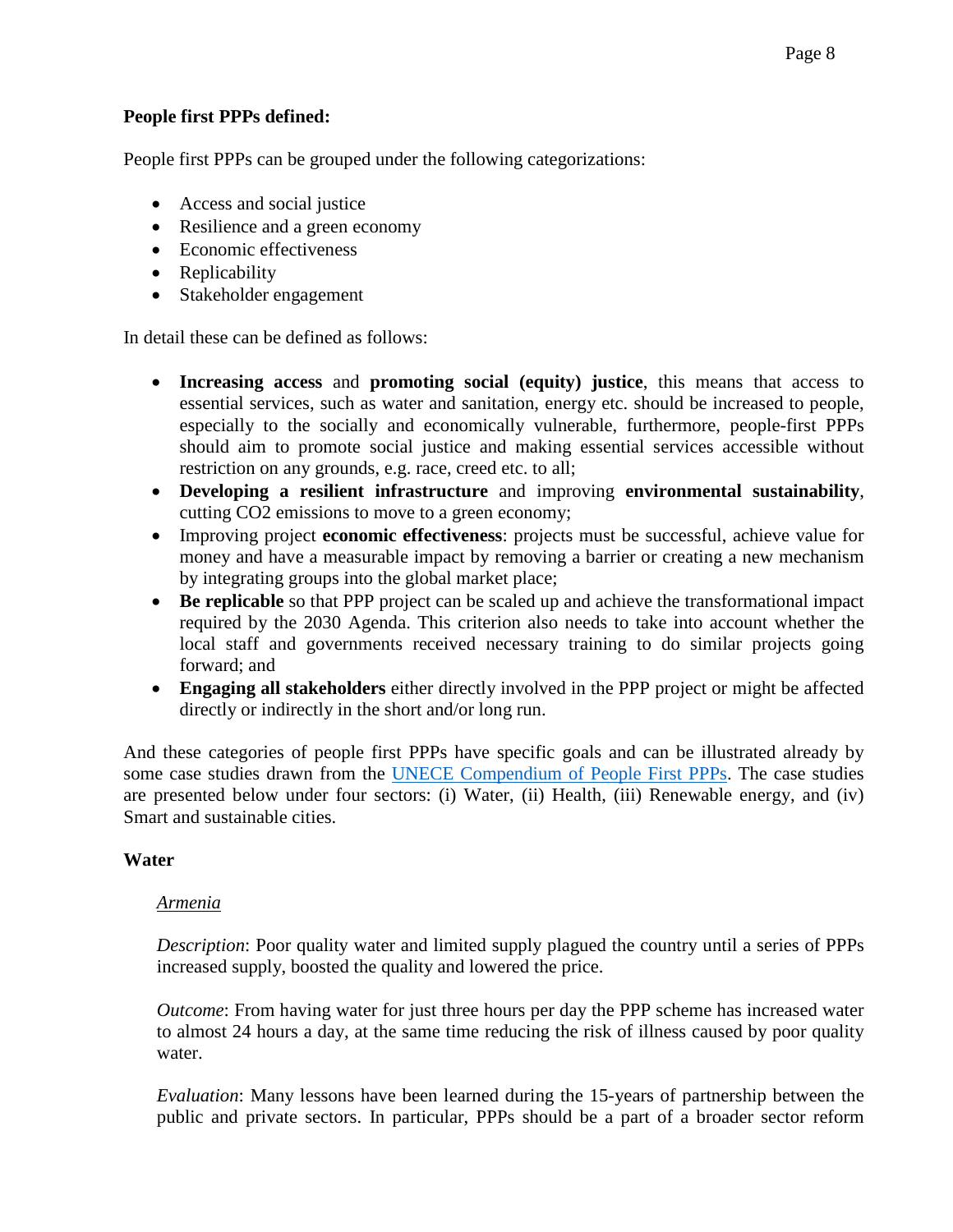process, rather than being part of an isolated undertaking. The implementation of PPP contracts requires a strong political consensus and a continuous support from the government.

#### **Health**

# *Lesotho*

*Description*: Women in Lesotho had to endure a disproportionately high number of their children dying at birth because of the lack of modern facilities. The Princess Elizabeth hospital was run down and modern treatment meant travelling to Johannesburg or Pretoria. The Lesotho Government realising that a bold move was needed and lacking alternatives in terms of increasing taxation to pay for services, established a PPP with a South African company. It covered not just the refitting of the building but the management of the hospital as well.

*Outcome*: The PPP brought modern curative services to all citizens where few had existed before. It increased efficiency. Women had been involved in the design of the service and as a result the maternal services greatly improved and child infant mortality began to decline.

*Evaluation*: While the project is criticized for taking a large part of the total health budget – the figures are a matter for discussion – the people first principle – especially in case of women and their new born children is undoubtedly respected in this project. The project improved access to essential services. In addition, the preventative services in primary care also received a boost from this hospital PPP as funding was generated under the terms of the agreement to set up four clinics in remote rural areas.

#### *Philippines / Bangladesh*

*Description*: National Kidney and Transplant Institute (NKTI) in the Philippines and the National Institute of Kidney Diseases and Urology (NIKDU) in Bangladesh are virtually identical projects: Bangladesh followed the example of its counterparts in introducing through a PPP new dialysis machines for the treatment of renal failure. The problem in both countries was that neither could afford the latest machines and this was having severe repercussion for the health of patients who were sometimes dying as a result of lack of modern facilities to treat their condition.

*Outcome*: Through a relatively simple and straightforward lease contract between the public entity and the foreign private technology provider, patients were provided with a vastly improved quality of life and a service that helped to save lives. The greater efficiency in the service in the Philippines attracted more patients and more revenues, which were used to pay for the care of patients who could not afford to pay.

*Evaluation*: The project improved access to an essential healthcare service and met the access criteria. The lesson is to develop standard models that can be replicated easily in low income countries so that real impact can be achieved.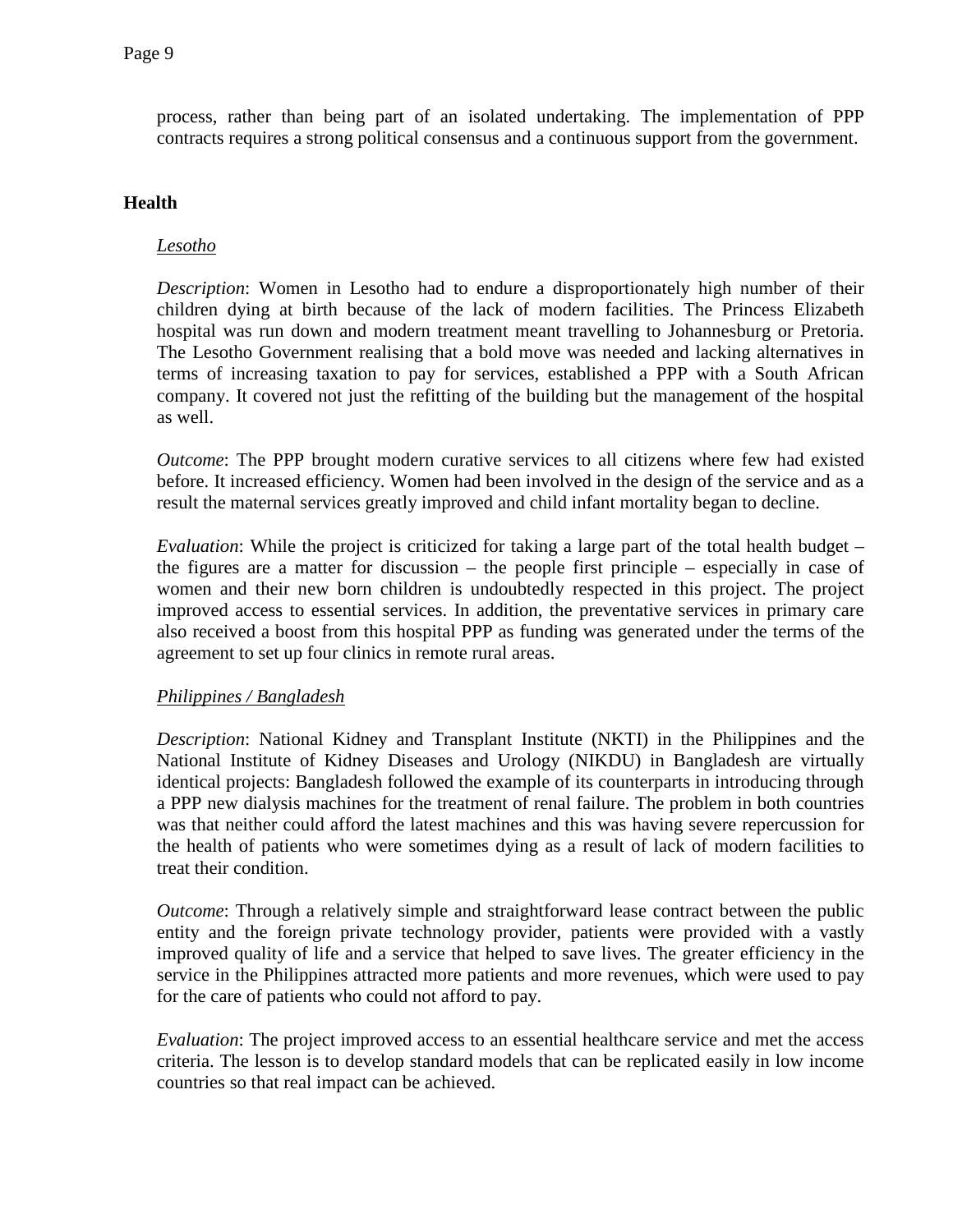#### **Renewable energy**

#### *Brazil, the Amazon region*

*Description*: Many indigenous tribes lacked electricity in remote areas of the Amazon region. Existing social services like education were hampered by schools having to close when it became dark. Cooking was difficult and dangerous as there was over reliance on biomass that caused dangerous smoke inhalation. A scheme supported by the Government (Ministero de Minas e Energia and National Electric Agency (ANEEL), setting clear targets and with local NGOs and Iberdrola enterprise launched a "Luz para Todoz" programme to provide light for all.

*Outcome*: Within the space of a few years the progamme had extended light to over a million people including marginal and vulnerable groups, alleviating poverty and liberating also women from some of the daily chores of wood gathering. According to the latest data published, the program has catered for the needs of 3,24 million families in rural Brazil, thereby enabling more than 15,6 million people to feel the benefits of having electricity in their households.

*Evaluation*: "Luz para Todoz" program has important socio-economic and environmental impact bringing clear benefits for all the communities where this program has been developed. However, the project is seen more like a public program, rather than a public-private partnership, as it was mainly financed by the government and executed by a private sector.

#### *Tajikistan*

*Description*: The eastern part of Tajikistan in Central Asia suffered severe outages of power throughout the day causing huge inconvenience to governments, businesses and social services. The people were however too poor to pay for electricity at market prices and there was no incentive for companies to take on the challenge of providing services to remote areas of the country. The Government working with the Aga Khan Fund, advised by the ITC of the World Bank, IDA and IFC created the partnership with a private company and the Swiss Economic Cooperation Office providing a cash subsidy to cover the cost of electricity for those unable to meet the new charges.

*Outcome*: Within a few years the PPP had ended power outages ensuring 24 hour and seven days a week supply to even the most remote areas of the country. This has also positively affected the work of the small and medium enterprises who can run their business throughout the whole year.

*Evaluation*: The project can be easily replicated. The PPP has been extended in the western part of the country and recently to Afghanistan brining power to poor people in rural areas without power. The project is evidence of a long-term partnership that created a shared value for numerous direct and indirect stakeholders, which also has contributed to achieving the UN SDGs. It meets all five criteria in the definition of the People-first PPP.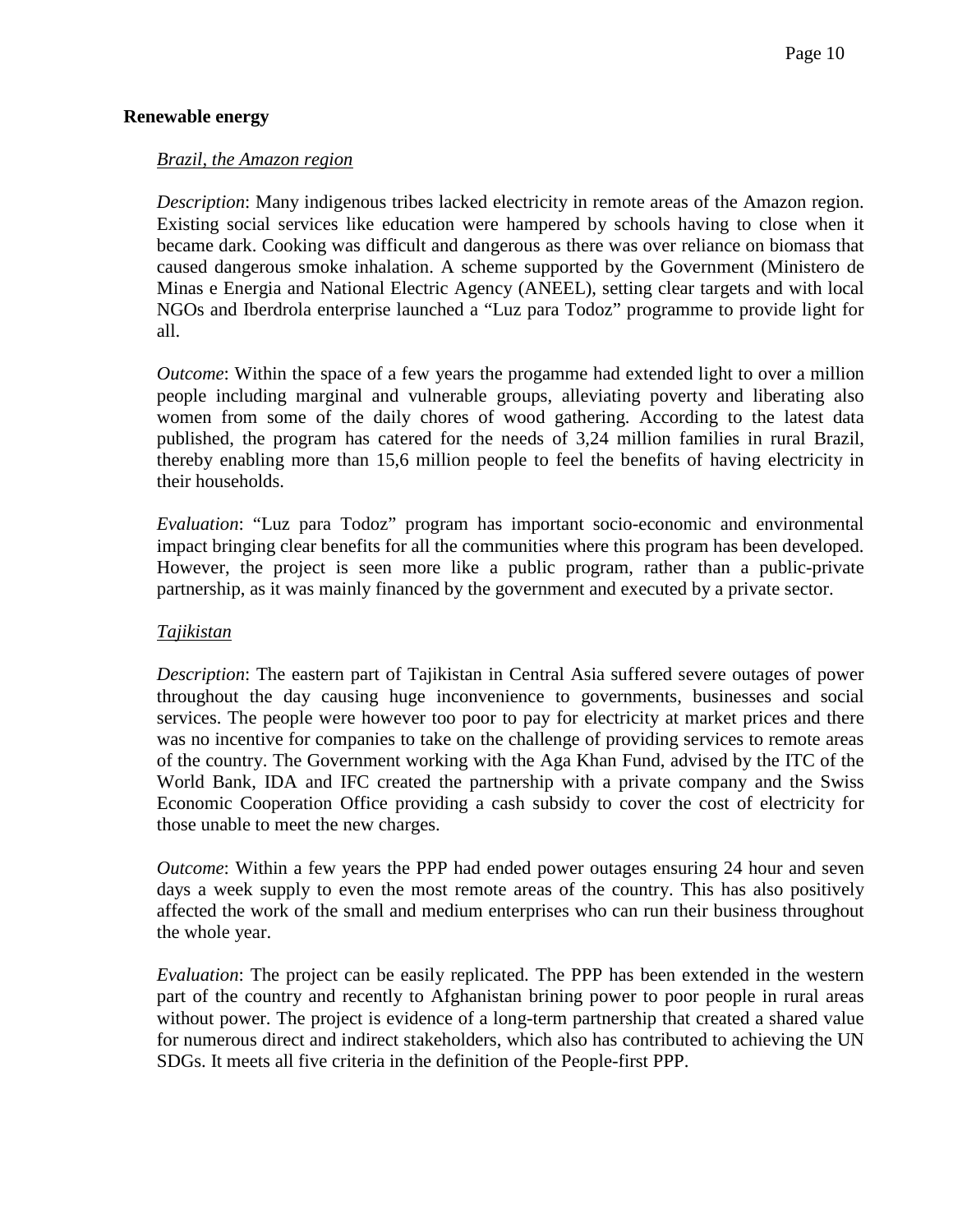# *Poland*

*Description*: Everbright of China and Novago of Poland joined forces in August 2016 to introduce one of the first wastes to energy projects in Poland and the largest. Waste to energy is by far the cleaner solution to dealing with waste than landfills. The EU for one, has instigated a programme to phase out landfills. Yet, up till now the extra cost associated with such technology has been a barrier to the wider use of the technology. Now through investment in new technologies, companies like Everbright are reducing the cost considerably and making them more affordable to countries, including the low income countries and even now in Africa.

*Evaluation*: These models need be further disseminated and used which will be good news for the future of the planet.

# *Ghana*

*Description*: The Republic of Ghana was suffering from severe national power shortages, across major industries and homes, which were major constraint with direct impact on quality of life and economic growth. However, the financing contracts prevented the Government of Ghana from exclusively financing its public infrastructure. AFC, a development financier focused on economic infrastructure for Africa, led the development and financing of a 340MW multi-fuel, Combined-Cycle Gas Turbine Plant, to be operational by Q1 of 2018.

*Outcome*: The Cenpower Generation Company Limited, an SPV, in Ghana significantly boosted power supply by 13%, provided up to 600 jobs, contributing to the local economy and employment opportunities – especially as 90% of the labor personnel were sourced from within 30 miles' radius of the company.

*Evaluation*: The project was structured pursuant to the international project finance standards, ensuring risks are allocated to parties with the capacity and best incentive to bear them. The Combined-Cycle Gas Turbine Plant will be amongst Ghana's most fuel-efficient thermal power stations. Most importantly, the Cenpower deal presents an innovative blueprint for future power deals in Africa and shows the potential for collaboration and implementation of deals in the energy sector, which is most vital for the continent's economic development and growth. The project meets all the criteria contained in the definition of a People-first PPP.

#### **Smart and sustainable cities**

#### *China*

*Description*: Faced with rapid urbanization and associated problems of high rates of air pollution, China has introduced smart green cities through PPPs. For example on the outskirts of Beijing a private company now operates as a PPP "green city"[4](#page-10-0) having been given the land by the state, to build homes and factories, promote investment in infrastructure and public services.

<span id="page-10-0"></span><sup>&</sup>lt;sup>4</sup> The PPP model is the result of cooperation between The China Fortune Land Development Co., Ltd., (CFLD) and Guan County of Hebei Province (Southern part of Beijing)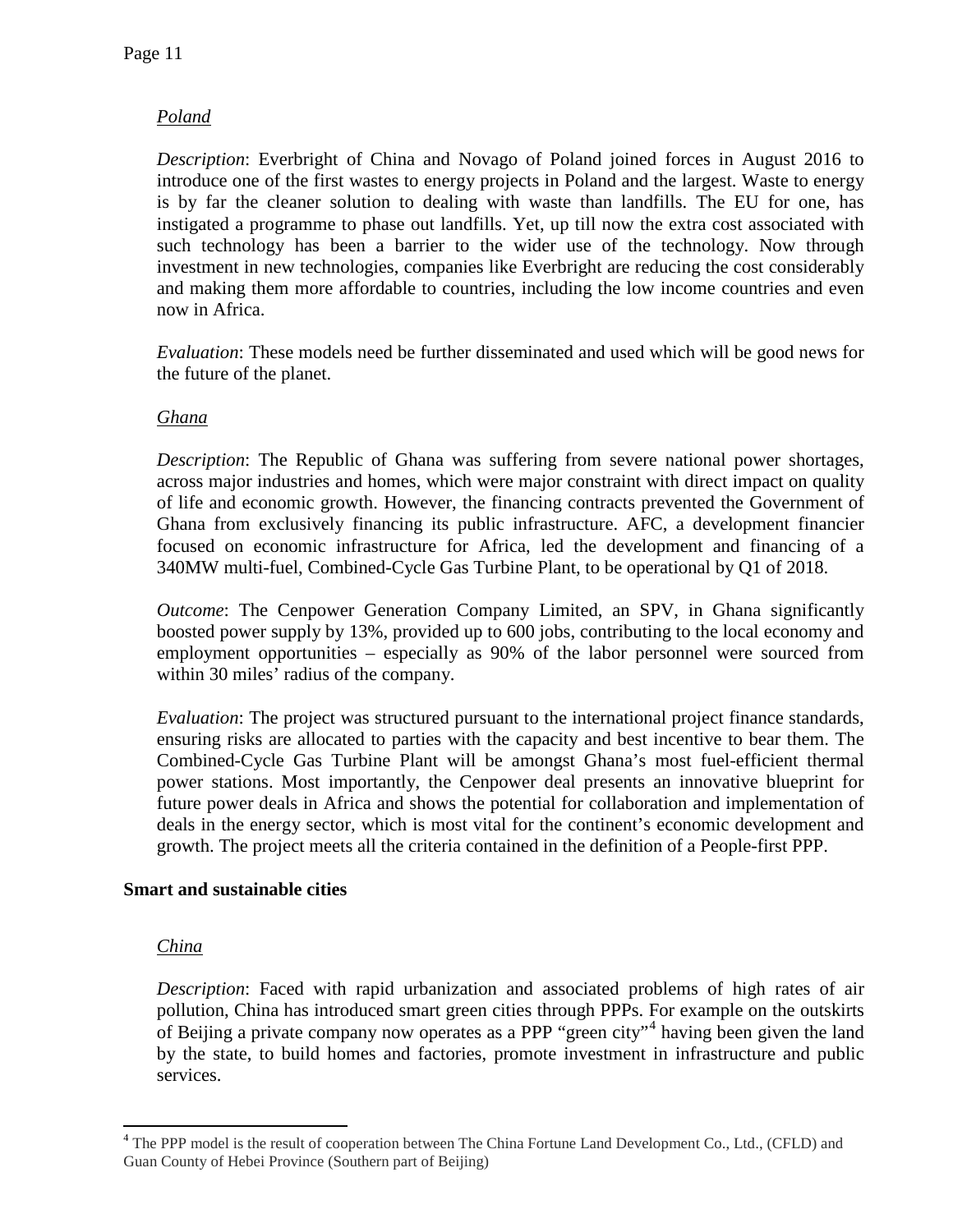*Outcome*: Today, Guan City has more than 400 manufacturing companies attracted to the enhanced and pleasant surroundings, providing jobs for more than 100,000 people, as well as homes, with top class public facilities and services, such as schools, hospitals and sport complexes.

*Evaluation*: The smart city concept is being developed for export to other countries notably Indonesia and India. The project meets all the criteria contained in the definition of a Peoplefirst PPP.

#### Some general conclusions for designing the governance to implement people first PPPs

These are some selected case studies and more will follow: Governments, the private sector and civil society will be invited to submit examples of People First PPPs that can be used for capacity building and motivational support for agencies getting started.

The task is not only to start projects but also to drive a momentum forward in countries for a general change in strategy and thinking towards PPP: both for low income countries and for countries with mature PPP programmes.

The projects above are good exemplars of people first PPPs, either meeting all or many of the criteria mentioned at the beginning of the section. There is though within countries still much to be done to make People first PPP projects mainstream. Transformational PPPs are still uncommon and far too rare. A programme of support is also needed to support the implementation of People first PPP.

Therefore, it is also important to mobilize support within countries by launching people first PPPs based on reforms and new people first approaches (such as holding round-table consultations with participation of champions from Governments , IFIs, NGOs, advisers, private sector, to create advisory reform support panels within a country or group of countries at a regional level , online sub sectors such as on water support and training networks, and to hold more possibilities for extensive sharing of national experiences in promoting people first PPPs , etc..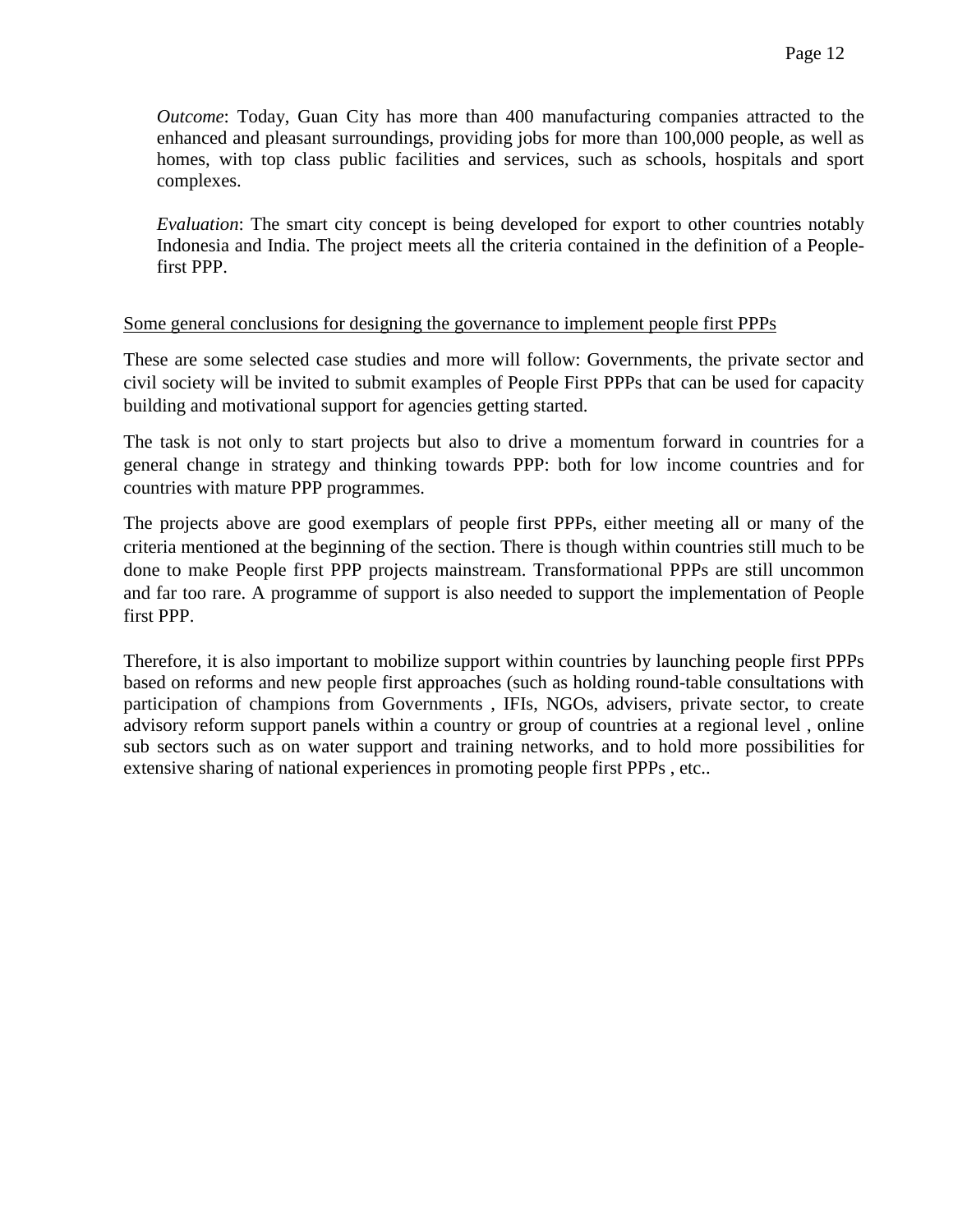# **Part II. The Guiding principles for People-First PPPs for the UN SDGs**

#### Introduction

The importance of a strong more resilient infrastructure for the success of the UN SDGs cannot be over emphasized: to overcome poverty, to secure the future of the planet against climate change and to build a more prosperous economy – People, Planet and Prosperity. It is furthermore indisputable that there is a close correlation between a robust and resilient infrastructure and economic growth; and hence the absence of sufficient investment in infrastructure services needs to be overcome if the UNSDGs are to be achieved. The infrastructure gap is keenly felt in low income countries and it is calculated by most sources as being upwards of several trillion USD per annum.

At the same time, there is a consensus that the challenge is not necessarily the lack of funding – the available finance in capital markets around the world is of a huge scale – rather it is the lack of a pipeline of bankable projects. People first PPPs are thus high on the agenda: to create a world where poverty is eradicated and where private companies can partner with public utilities and earn sufficient returns while promoting social goods.

#### Defining People first PPPs

This section turns now to identifying the guiding principles for good governance in pursuit of both social goods and reasonable returns on investment in the form of people first PPPs. These are defined above in general terms with overall characteristics as having:

- Least impact on the public budget (as low income countries have not the stock of tax payers' money which richer countries have);
- A transformational impact (to respond to the scope and scale of the ambition contained in the UNSDGs); and
- A focus on essential public services (whose availability is critical for eradicating poverty)<sup>[5](#page-12-0)</sup>.

Specifically, as it concerns the project itself, people first PPPs:

- promote access to services and social justice;
- have the quality of being fairly easily replicable, thereby scaling up impact and promoting transformative change;
- contribute to environmental sustainability and a resilient infrastructure,
- include in their design stakeholder participation; and
- are economically effective, successful and of high value.

All People first PPPs have either one or all of such characteristics.

The following section sets out first the overall principles that are necessary for People first PPPs and then the specific ones for each of the five criteria mentioned above.

These principles and recommendations are addressed to all stakeholders – governments, private sector and civil society.

<span id="page-12-0"></span><sup>&</sup>lt;sup>5</sup> L'approche des PPP promue par le centre d'Excellence, Bonnes Pratiques, Lois et Institutions, Paris France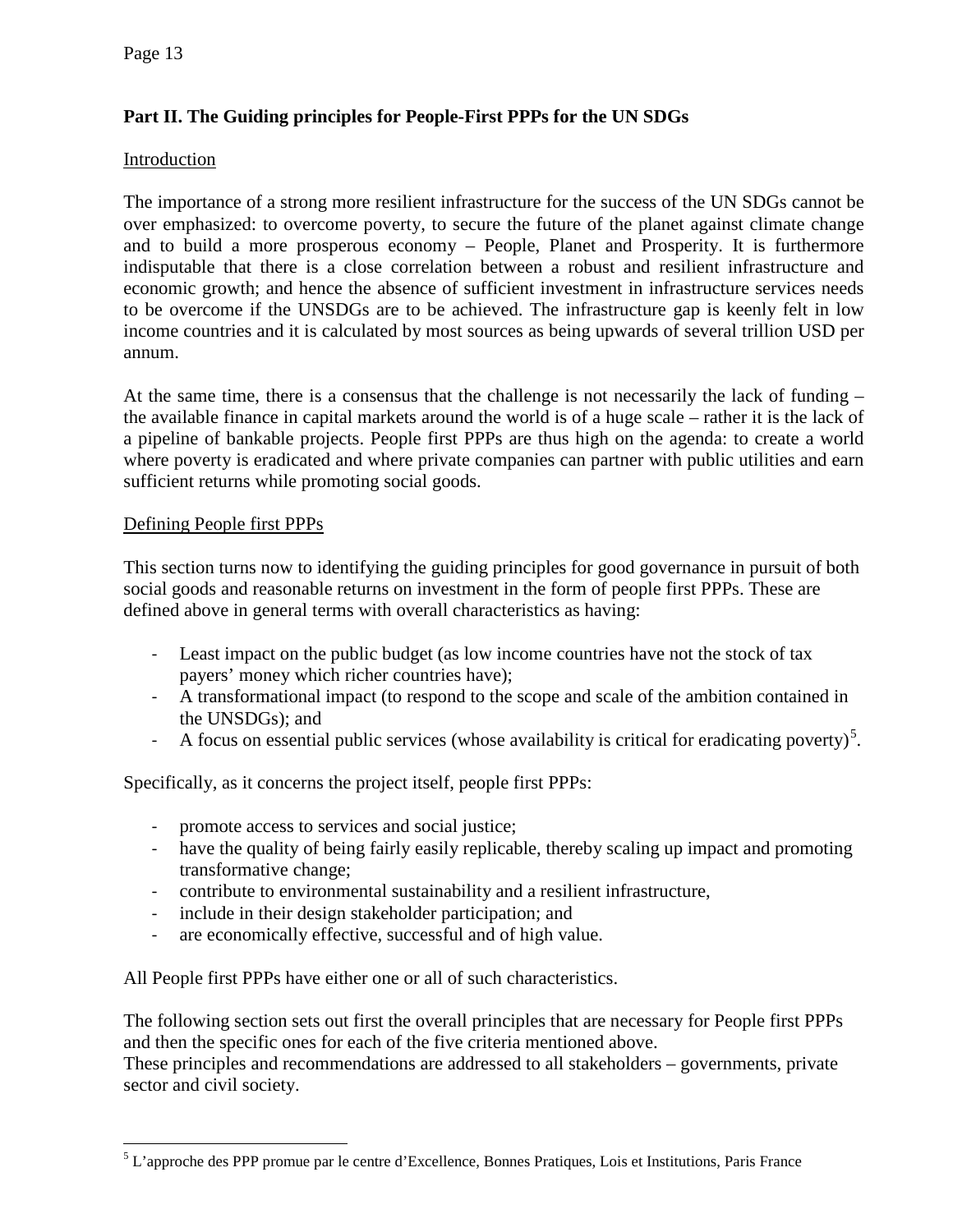#### Overall considerations

The UNSDGS are a transformative action agenda that require integrated solutions at multiple levels – local, regional, national and international. It is above all a program of action and this must be borne in mind in the following recommendations:

#### **(i) A central infrastructure agency to supervise people first PPPs**

*Governance challenge*: there are little institutional discussions within countries on the future of infrastructure and strategic ways of its development. There is also often a lack of joined up decision taking within governments on addressing infrastructure challenges.

#### *Recommendation*

A single body or highly centralized and coordinated effort, with the adoption of the UN SDGs, now needs to be established. It should have the remit for promoting and taking decisions with respect to people-first PPPs for the UN SDGs. Such a body or effort should consist of representatives of all stakeholders and would set targets and time-lines for achieving the same.

Much has been talked about the need for collaboration between all stakeholders but the precise model for such collaboration needs to be elaborated. Suffice it to mention that meetings of the body to be created, should not consist of conferences but rather be carefully prepared meetings, identifying the challenges, the points of views of different groups and follow up programmes and the launching of action plans.

An overall policy framework is also necessary. PPPs are not self-contained mechanisms for delivering infrastructure assets and/or services, so enabling them will require creating market conditions for their demands, as well as the supply chains for their delivery. That means high-level actions within the government and its institutions, as well as bottom up activities at the subnational level: local, regional and transnational communities.

Such a body or effort should also be responsible for leadership, mobilization and communication; it should for example, prepare a 'value proposition' around campaigns for people first PPPs for UNSDGs in order to attract the largest amount of participants from all stakeholders in support of this programme.

One of the first tasks to be done by stakeholders in such an effort might be to bring together Government, private sector and civil society to discuss People first projects and the priorities for action; then together to discuss the nature of the skills needed. This would then be followed up by targeted capacity building with the involvement of all stakeholders.

Governments, the private sector and civil society should declare their support of people first PPPs for the UN SDG's on their websites and in their reports. They should use the people first PPP model as benchmarks for alleviating poverty and improving the environment to evaluate the added value of proposed projects.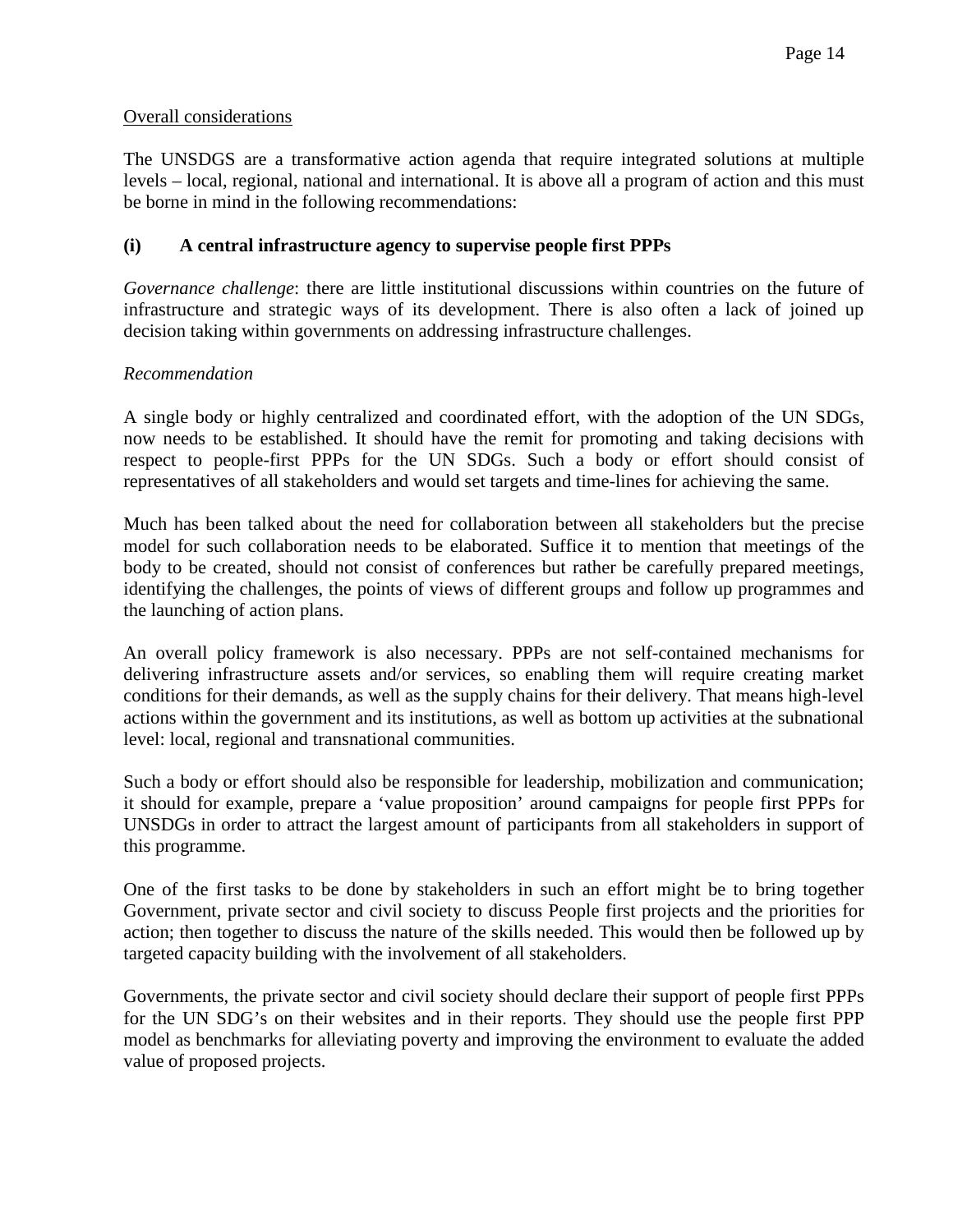# **(ii) Business model innovations**

Policy makers at different levels (including local authorities, national and international levels) should provide incentives for and facilitate the development of business model innovations, flexible and open arrangements.

At national level, policy makers can request the introduction of a business model innovation clause in PPPs to include local or marginalised people/stakeholders. Local authorities can build local capacity in environmental and social entrepreneurship. This can take the form of support for social and environmental initiatives or cooperation with PPP companies in meeting local needs. Business model innovations often have an element of experimentation (the freedom to deviate from business-as-usual) and this can be facilitated at multiple levels (including by regulators, financiers etc.).

Innovative Business models will use new processes for the creation and capture of value. This for example could include the use of open book arrangements between different suppliers in the PPP supply chain; the introduction of social innovations (such as local environmental and social groups/partnerships) etc.

For example, a newly built school or hospital could include the development of/ or the integration within a local supply network (for heat and electricity) which creates direct links with local energy users, local energy and heat sources (such a geothermal, renewables like wind and solar, or waste to energy facilities) and results in arrangements for greater environmental benefits (less carbon emissions) and social benefits (cheaper running costs in the long run; greater participation of users in balancing the network etc.).

# **(iii) Developing the appropriate legal and regulatory framework** [6](#page-14-0)

Legal impediments and uncertainties regarding the public-private partnership model affect both the public and the private sectors. The focus must be on establishing a legal framework and regulations that are characterized by simplicity, integrity, accountability and certainty, while providing guidance, predictability, and enforcement during the implementation of transformation strategies.<sup>[7](#page-14-1)</sup> Moreover, developing a mechanism to involve relevant stakeholders across urban domains in the regulation formulation process will help the move towards a practical design of legal and regulatory frameworks.

Specific recommendations for specific criteria for people-first PPPs for UNSDGs

#### **(i) Improving access and social (equity) justice**

*Governance challenge*: The UNSDGs brings, almost for the first time, the word 'social justice 'together with PPP. Accordingly, adjustments need to be made to expand the PPP model in this direction. The interests of the poor for example, need to be taken into account in People first policy, law and institutions:

*Challenge*: need to protect the poor.

<span id="page-14-0"></span> $6$  For a full description of the building blocks needed to create a legal and regulatory framework for PPP concessions see the International Centre on Law, Policy and Institutions, Paris France.

<span id="page-14-1"></span> $\frac{7}{1}$  Legal framework for PPPs WEF submission to Habitat III October 2016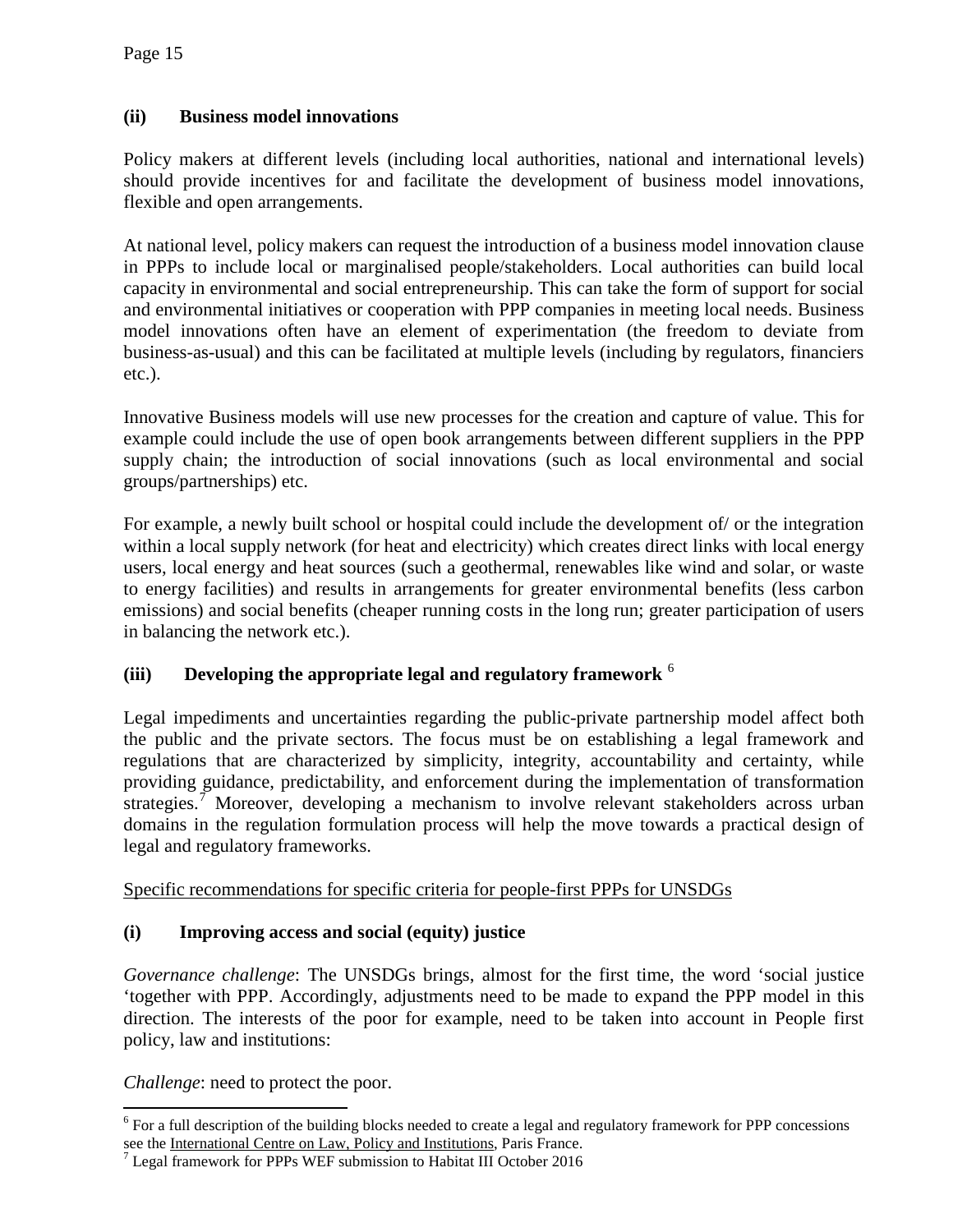*(a) Affordability*: Governments should recognize that all citizens must have their rights to essential services protected. This will mean that in these new types of projects in subsectors such as water and sanitation, electricity distribution, and rural electrification should include a component of subsidy in order to achieve threshold rates of return required by the private sector.

*Challenge*: Need to protect the poor as well as the position of low income countries – where private companies seek sometimes to earn high returns in compensations for the perceived high risks of investing in such countries

#### *(b) Specific clauses in PPP contract*:

To counter the risk of private sector making too much money from projects that deliver essential public services, it is proposed that the concession contract should contain a clause limiting the amount of profits a private company can earn from the project.

#### *(c) New Approaches to allocating risk in PPP contract agreements*

*Challenge***:** The current behavior of the private sector when entering high risk economies is to seek a high return commensurate with such risks.

*Recommendations*: The parties to the project need to get away from seeing risk allocation as a part of a negotiated settlement and rather as a project involving a social good with the overall objective of delivery and achievement that is a concept of a "value-sharing".

#### **(ii) Replicability**

#### *(a) Standards*

*Challenge*: There is an urgency to accelerate the development of sustainable infrastructure projects and to scale them up. In order for this to be achieved standardization in PPP is a high priority. Standards are especially important for small and medium sized enterprises (SMEs) in sectors such as renewable energy, where the aim is to reduce the time of project preparation and due diligence and lower transaction costs. International PPP Standards are needed that contain essential packages of information that can reduce the time and resources necessary for public entities SMEs to collect.  $8$ 

Governments should:

• *Simplify and standardize PPP contracts and processes*. Use existing models and contractual elements that can lower transaction costs, accelerate delivery, and assist the public sector in its negotiation with private partners in PPP contracts.

<span id="page-15-0"></span><sup>&</sup>lt;sup>8</sup> UNECE is currently producing international PPP standards both in policy, law and institutions and in specific industrial areas, such as water and sanitation, renewable energy, transport, etc. which are model templates designed specifically to address the UN SDGs**.** International centres of excellence set up in specific countries provide the project teams developing the standards with data and cases studies.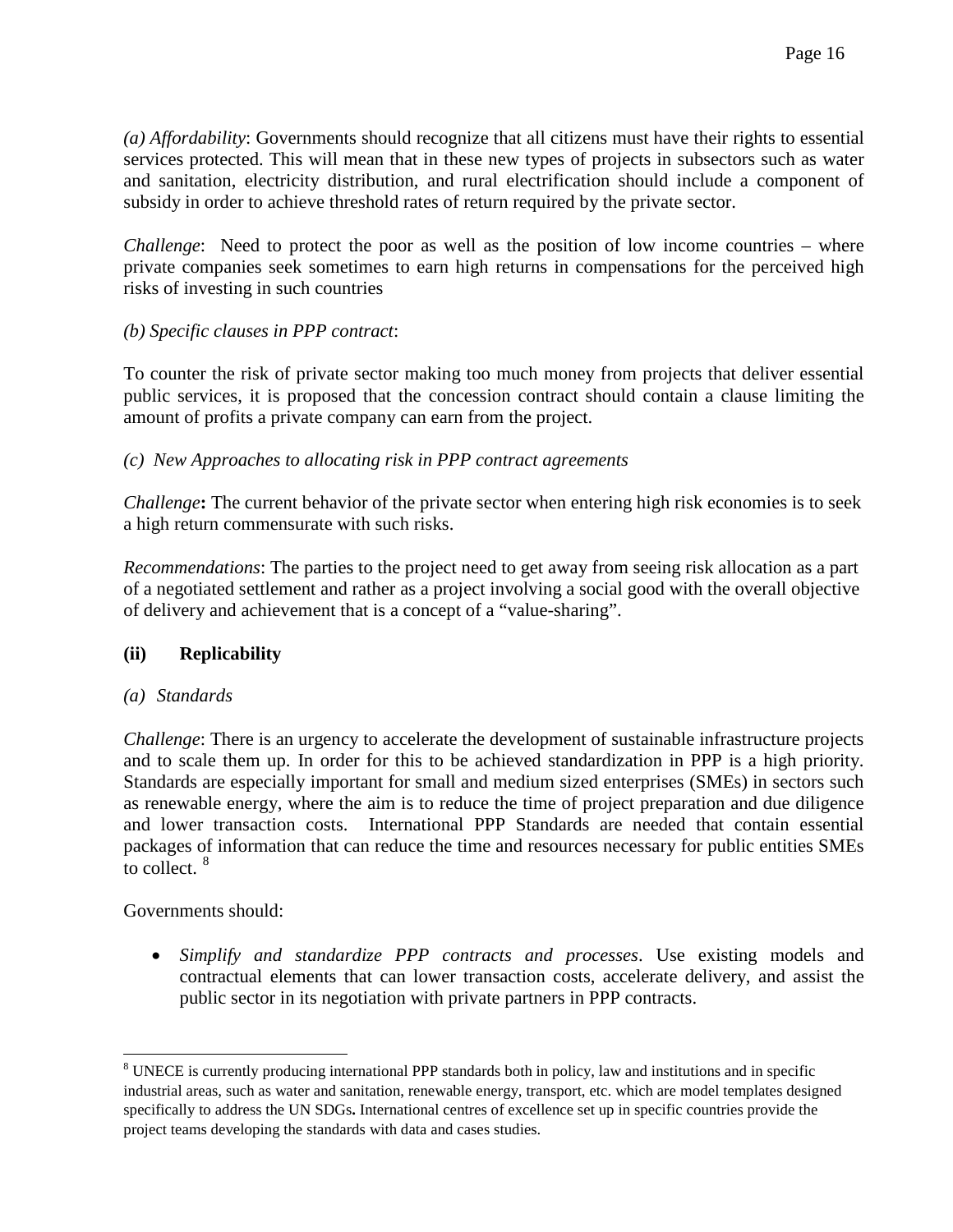- *A people first PPP model law* should be elaborated taking account of international legal best practices. Such a model law should be responsive to gender. It should also allow for redress where citizens' rights are negatively affected by PPP projects.
- *(b) Capacity-building and knowledge sharing:*

*Challenge*: Capacity building for People first PPPs needs to be massively scaled up, especially for government officials at different levels. Capacity building needs to address the scale of the challenge itself.

# *Recommendations*

Capacity building at only one level or scale is not enough. There is needed a new approach to capacity building and the creation of a knowledge sharing approach platforms across scales, between public and private and society (lessons can be learned from the Low Carbon Energy Fund in the UK, where learning from one project was disseminated to all other projects funded through the LCNF). Coordinated measures and reforms will also need to take place cross policies, institutions and practices in financial markets.

Capacity building should also be based on good data and the collection of people first case studies. A good database could be established to collect such case studies.

# **(iii) Stakeholder engagement**

In order to improve stakeholder engagement jurisdictions oblige stakeholder engagement sometimes by law and sometimes through the procurement. For example, ccertain PPP laws can afford stakeholder input through public hearings or other consultative opportunities at certain stages of the project and/or before a tender board or high level PPP entity approves a project. In the absence of those 'legal' requirements, some jurisdictions and projects make consultation a condition of the procurement, or, of the contract to be awarded. <sup>[9](#page-16-0)</sup>

A number of other specific proposals to improve stakeholder engagement can be made:

*(a) Bottom up approaches* 

In some development projects governments should oblige developers to consult with stakeholders in the locality affected. Legally this can be done through memoranda under which the developer is obliged to 'sit down 'with local parties and discuss their issues and establish grievance and dispute resolution mechanisms.

Such approaches however should be well managed and incorporated in an efficient way or else the public sector objectives/project can be significantly delayed or negatively impacted. Stakeholder input needs to constructive and improve the project/public service being delivered, but should not be a surrogate for stopping the project.

<span id="page-16-0"></span><sup>&</sup>lt;sup>9</sup> For example, that consultation can be early between the public entity and the impacted stakeholders (and flow into the tender documents and/or public contract), or it can occur during the tender/procurement process itself as a function of identifying the specifications for the contract, or it can be focused later in the contract itself and the consultation and stakeholder input is a condition of the performance of the contract.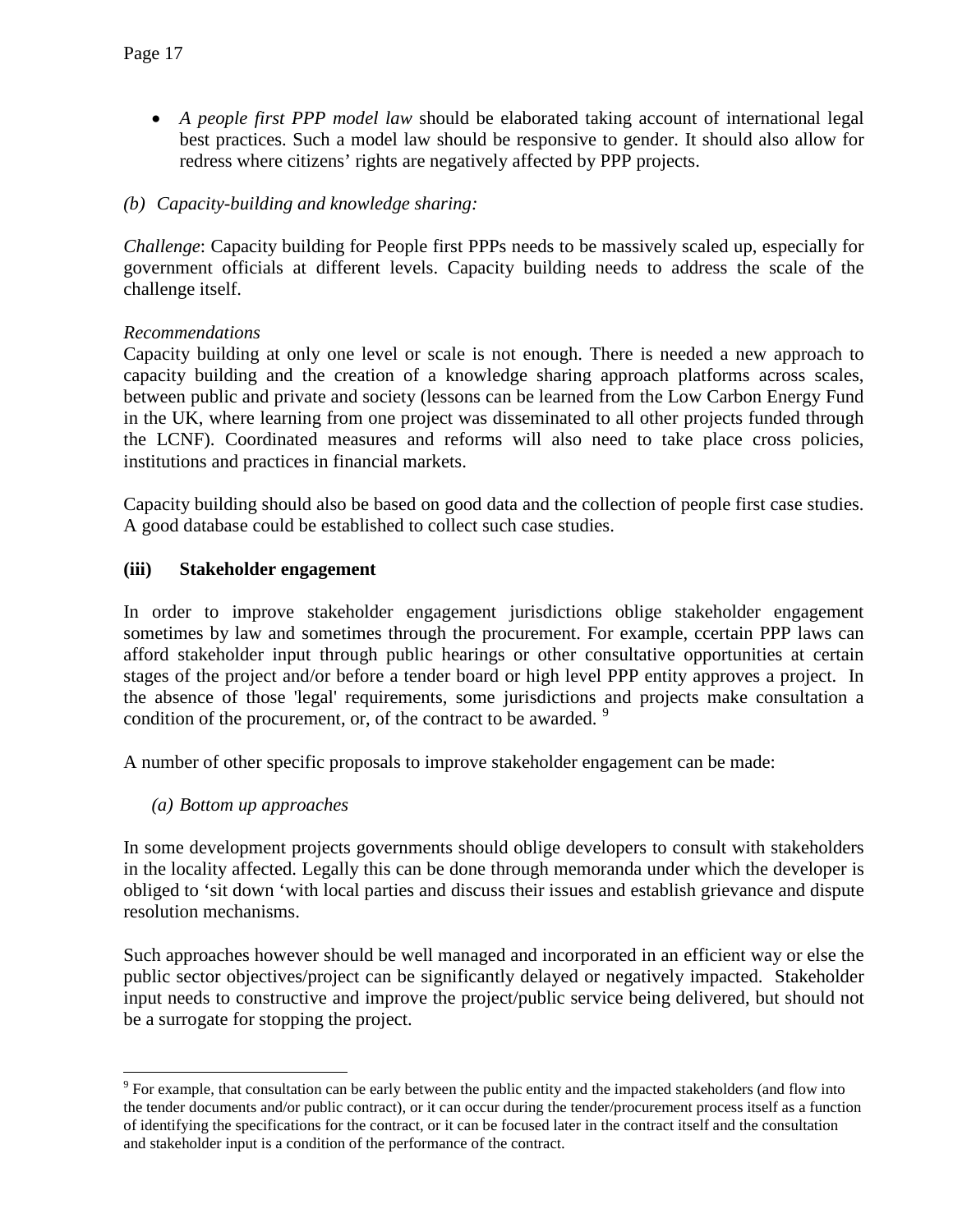#### *(b) Consultations before a project has started*

#### *Recommendation*

In particular, before project decisions are taken, the public should be consulted as to: (a) what the problem is; (b) governments' ideas as to the options available to solve the problem; and (c) what alternatives might the public suggest instead, followed up with a balanced and genuine dialogue, supported by independent expert advice.

#### (c) *Information disclosure*

*Challenge*: PPPs are viewed as suffering from a lack of transparency and more information on projects needs to be released.

#### *Recommendations*

Based on the strong premise that as PPP projects in water health and energy are critical for human life there is a strong obligation – even as a human right – to fully notified and informed about the project. This is further premised on the view that the information can empower people to influence and have a "say" over the terms and conditions contained in the contract.

There is however a need to be sensitive to commercial secrecy as well as to the private sector's own intellectual property Governments need to inform their citizens of the project at the right time and such information should include, *inter alia*:

- Information on the employment impact (how many staff will lose jobs; how many will need retraining etc.);
- Pricing of the service;
- Information on the impact on poverty and on mitigating the effects of climate change; and
- How the project contributes directly to achieving the SDGs?

The UNECE Aarhus Conventions lays down the statutory obligation of Governments, who are signatories of the Convention, to inform their citizens on the environmental consequences of projects and involves them in decision- taking.

#### *(c)**Zero tolerance to corruption*

*Challenge:* Complicated projects can lead to opportunities for corruption. Furthermore increasingly such opportunities for corruption arise not only at the time when the decisions are being made in the selection of the partner to an investment, but also when the project is being designed, for which consultants are hired and at the other end during the construction and operation of the project. $10$ 

<span id="page-17-0"></span> $10$  The development in many markets over the last 20-30 years of the use of private capital to invest in such assets, e.g. PPP, 'PFI 'etc. has added to the complexity of, and opportunity for, corrupt practices, introducing subsequent demands for probity and raising questions of the morality – with public acceptance or not – of tax avoidance and evasions, multi layered and opaque corporate structures and the use of tax havens by investors and lenders to public service utilities. Many of the tax practices once informed to the public have led to actions by indignant consumers, with some choosing not to buy the services and products of the companies behaving in such a manner. However, with public utilities,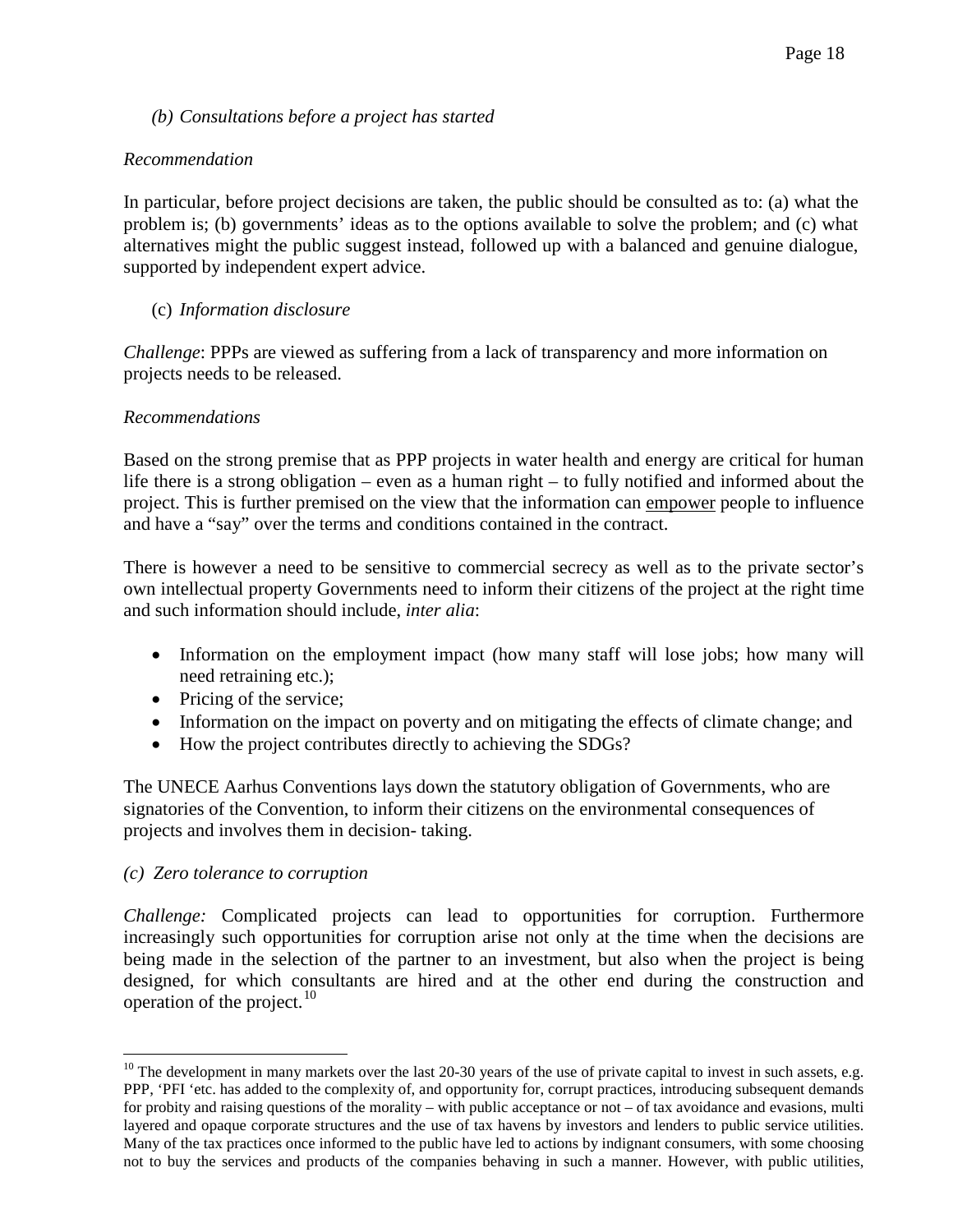$\overline{a}$ 

Corruption moreover is also a tax on the poor and totally contrary to the SDGs, while the continuation of such practices will prevent the transfer of funds for PPPs to countries which need them so much.

#### *Recommendations*

With many major infrastructure and public service projects, some conflicts of interest invariably arise, increasingly through the role of personnel working on the project, or as advisors to the venture. If conflicts of interest do arise, they need to be publicly identified and if necessary, controlling measures taken accordingly.<sup>[11](#page-18-0)</sup>

The yardstick in procurement for public services assets, whether with public or private bidder entities, should be that any possible opportunity for a conflict of interest needs to be declared, no matter how distant it may seem. Open declaration leads to mutual trust and respect which in turns leads to successful partnerships.

Accordingly, at the outset of each major investment project:

- There should be made available (via the internet) a Register of all parties (i.e. owners or beneficiaries) including the sponsors and the bidders, plus their advisers (technical, legal and financial, including the auditors) as to the bid date, and updated, as required, thereafter throughout the project; and
- Failure to register conflicts could lead to disqualification of bids or contract annulment.

Governments and private sector should inform the UNECE of how it is implementing the recommendations contacted in its zero tolerance to corruption recommendation in PPP procurement.

#### **(iv) Environmental and resilient infrastructure**

*Challenge*: Economic growth is still occurring too much at the expense of the environment and is therefore threatening the future of the planet. While PPPs are needed more and more for the transformational impacts that are required, these should not come at the expense of the environment.

Climate change raises the question of whether new infrastructure projects are required or whether it is better to optimize existing infrastructures and make them work better. In the case of transport, the need is to reduce Co2 emissions and this objective leads to a strong commitment to multimodal transport systems where all the branches of transport – road, rail port etc. – work together and at the same time lowering the carbon footprint.

Governments often lack the resources and technologies necessary to make their infrastructure resilient.

especially in the water supply industry, which is a natural monopoly public service in most countries, there is usually no choice. Hence the demand for probity by the utility or public service provider is paramount.

<span id="page-18-0"></span> $11$  Conflicts of interest are becoming a major problem in complex PPPs – even more prevalent that illicit payments.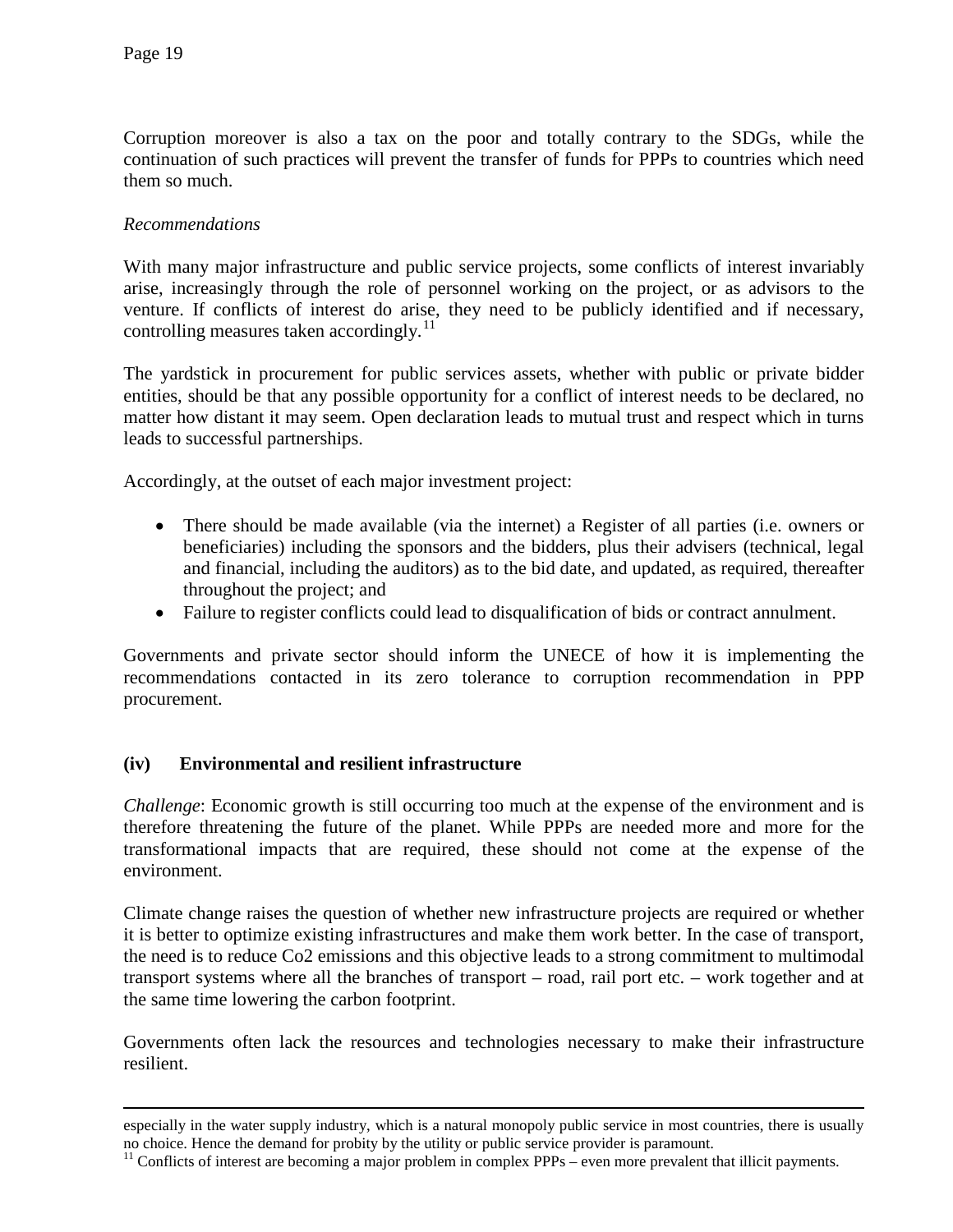Undertaking projects can sometimes conflict with citizens' rights to their own traditions, culture and environment.

#### *Recommendations*

- Partnerships are needed to mitigate the effects of climate change and climate adaptation and resilience to extreme weather and natural disasters. Private sector has to offer in the areas of IT to make such resilience smarter;
- Many partnerships in solar energy and wind power are delivering energy to utilities at low prices and more projects are needed based on sound models that are well balanced and respect the rights of stakeholders;
- Governments need to provide in some cases incentives to the private sector in return for their technologies and practices they provide to the projects such as land. The private sector can use these assets to generate income;
- Governments should protect the ideas and knowledge of the private sector concerned in projects;
- PPPs should promote environmentally sustainable long term solutions and resilience. This means respecting communities' rights to their lands, resources and a clean environment; and
- Companies might wish to hire 'Community Ambassadors' so that the environment is protected and local traditions are honoured. Such Ambassadors can act as intermediaries between the private sector project owners and the community. These people are employed by the private sector.

#### **(v) Economic effectiveness**

*Challenge:* People first projects need to create quality infrastructure that can be defined variously as improving energy efficiency, safety, sustainability etc.  $^{12}$ concerning sustainability, sustainable development is only useful if it leads to the improved welfare of people.

*Recommendations*

- People first PPPs should generate decent jobs that provide a living wage, social protection and worker rights;
- Companies should hire locally: where employees are brought from outside the countries the company should train local people in these skills to eventually take over;
- Companies should be sensitive also in areas suffering from high unemployment and help especially the young into well paid jobs in their own companies;
- Companies can undertake actions to promote women especially in countries where there are cultural and even legal impediments entering the work force for finding funds to set up their own companies;
- Companies are encouraged to develop 'markets of good 'where they actively engage with women – who generally play an unequal role in economic activities - to hire them in their companies and/or enter into supplier arrangements with women led enterprises. These relationships between large infrastructure companies and women's groups and organizations are sometimes the first steps for women into the formal working economy.

<span id="page-19-0"></span> $12$  On the subject of quality infrastructure see the G7 Ise-Shima Principles for Promoting Quality Infrastructure Investment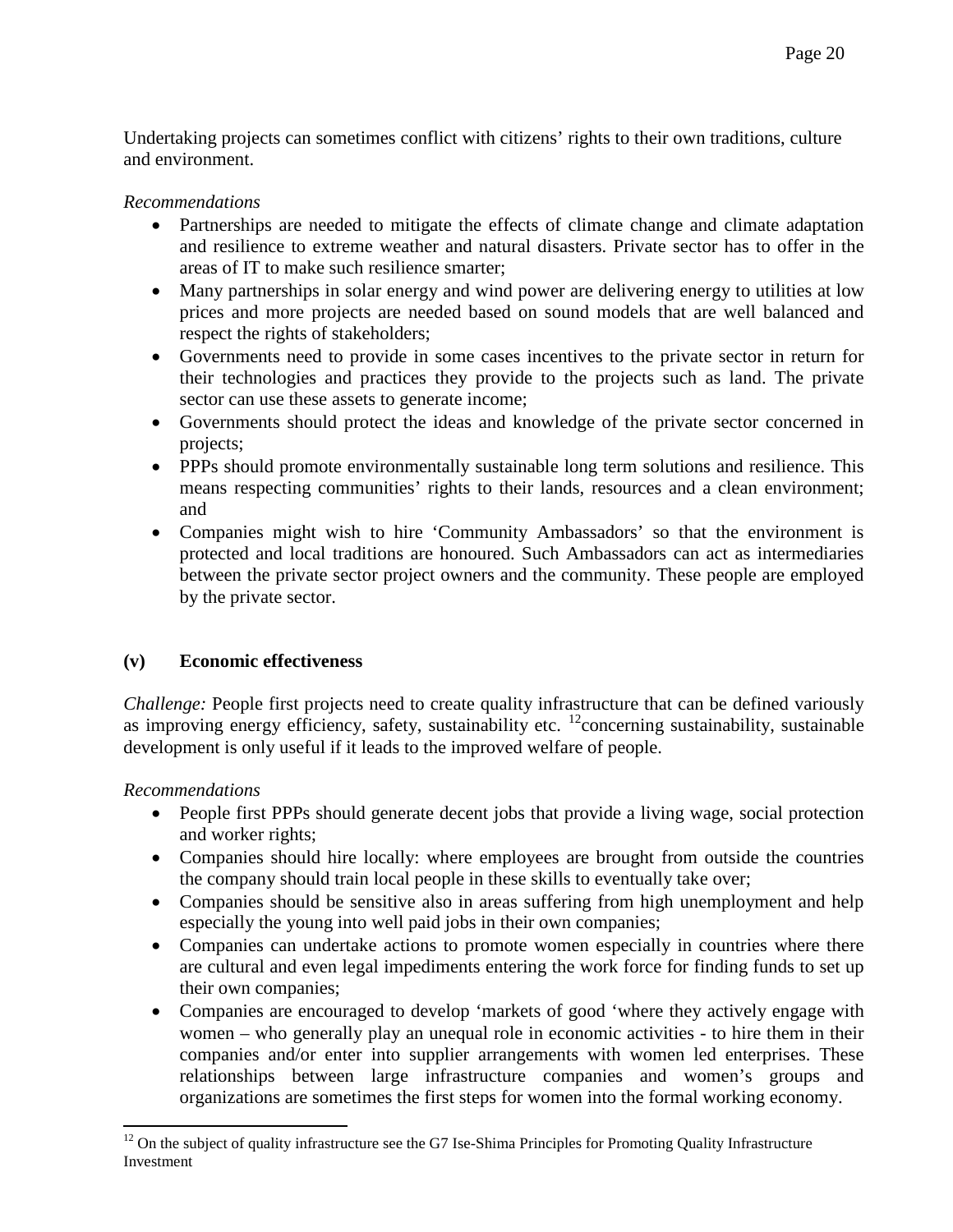# **Part III Mainstreaming People first PPPs and scaling up impact to achieve real transformation**

The challenge after setting up the governance framework for people first PPPs is to mainstream more and more people first projects. The critical second stage in the process is to find adequate funding and mainstream good PPPs, especially in low income countries. It is highly relevant in this discussion to explore promote and scale up the international impact investing community in support of People first PPPs for the UN SDGs. And in doing so a number of strong favorable current trends can be highlighted:

- There is a large international effort underway to develop and scale up innovative financial products and services aimed at addressing complex global problems of poverty, climate change and disease;
- There is a growing number of businesses too that embrace a core business model that takes into account the impact of their activities and openly promote sustainable corporate practices. New ESG reporting obligations give further momentum.[13](#page-20-0) LDCs adopting the above mentioned Guiding Principles and other international PPP SDG related Standards will generate interest from this pro-active business community as well as from a new class of financiers;
- The World Bank in particular is prompting new innovative forms of financing in order to make a difference; and
- Impact Finance is also slowly demonstrating with growing volumes every year, that investors, private and long term institutional, national wealth funds are keen to make a difference, accept "very high country risks" profiles whilst still earning returns that are enviable in the current very low, if not negative rate, environment.

The following actions now are needed – both on the supply side and the demand side - to scale up the financial effort to put people first PPP on the right track and to achieve the social and environmental outcomes - not to mention the financial returns from projects – on a more prominent scale.

# **Supply side**

#### Need for evaluation, metrics, and performance information

This is a new subject area (began by the Rockefeller Foundation in 2007) and the track record of projects is completely lacking. There is a dearth of data on investment performance that could help inform future investment behavior. Even established impact investing funds produce little data on realized returns across sectors and regions. This picture though is changing gradually.

#### Need for impact investing products for scale

One of the biggest challenges is the ability to deploy capital at a scale that dwarfs the size of most individual transactions occurring in the impact investing space today. Institutions seek investment opportunities of sufficient size so that the costs of due diligence and completing a deal are commensurate to the size of the deal – at the moment, apart from clean tech, microfinance and social housing sector, there is a lack of projects that operate at that scale.

<span id="page-20-0"></span><sup>&</sup>lt;sup>13</sup> Environmental, Social and Governance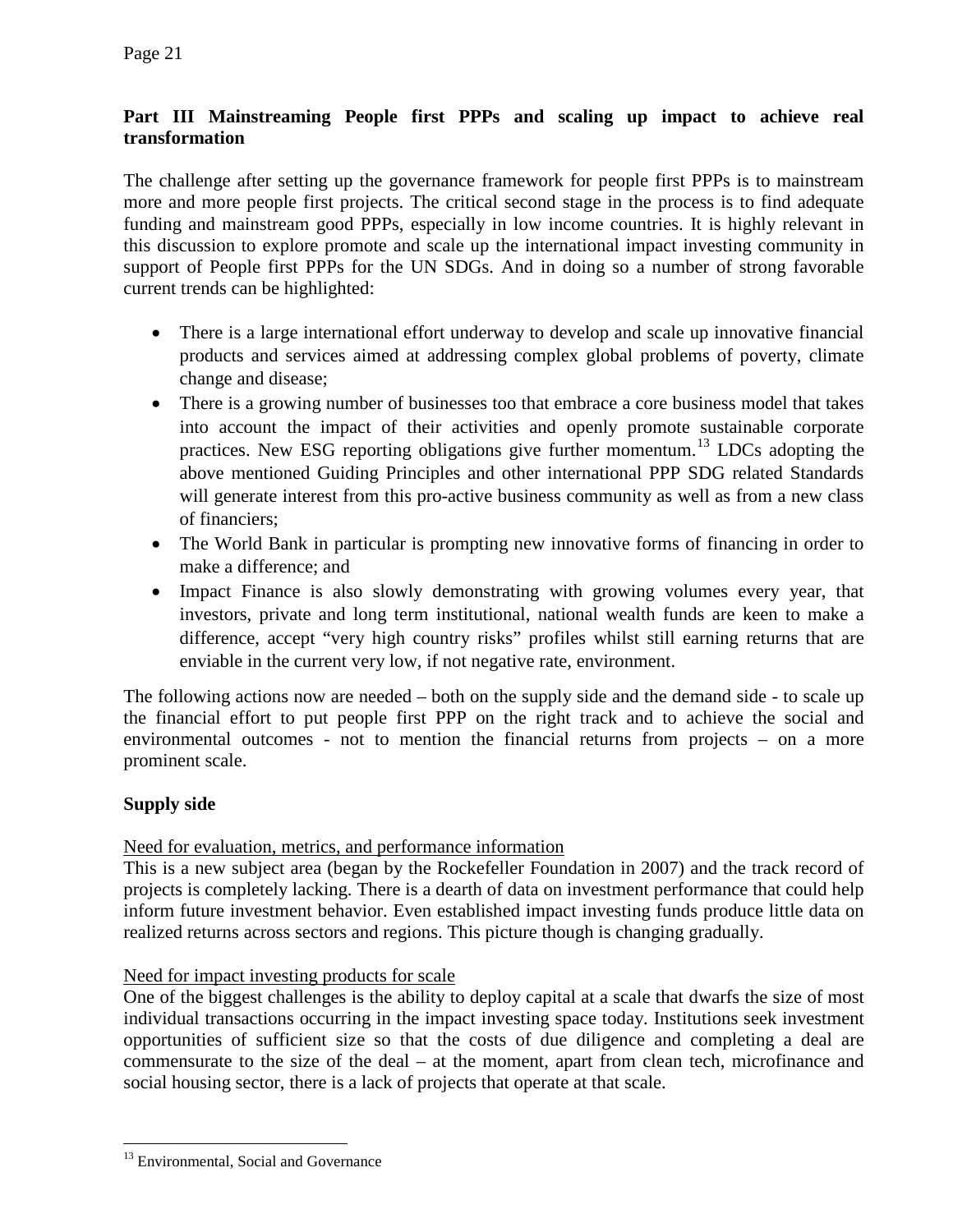#### **Demand side**

Generating a pipeline of projects

The major challenge on the demand side is generating a sufficient number of suitable projects. Governments lack the capacity to design bankable projects and training is a long term task.

#### UNECE work on standards in people first PPPs

To address this lacuna, the UNECE is preparing international standards based on PPP best practice, covering a wide range of SDG compliant sectors – water and sanitation, waste to energy, health etc.

**Conclusion and Follow up**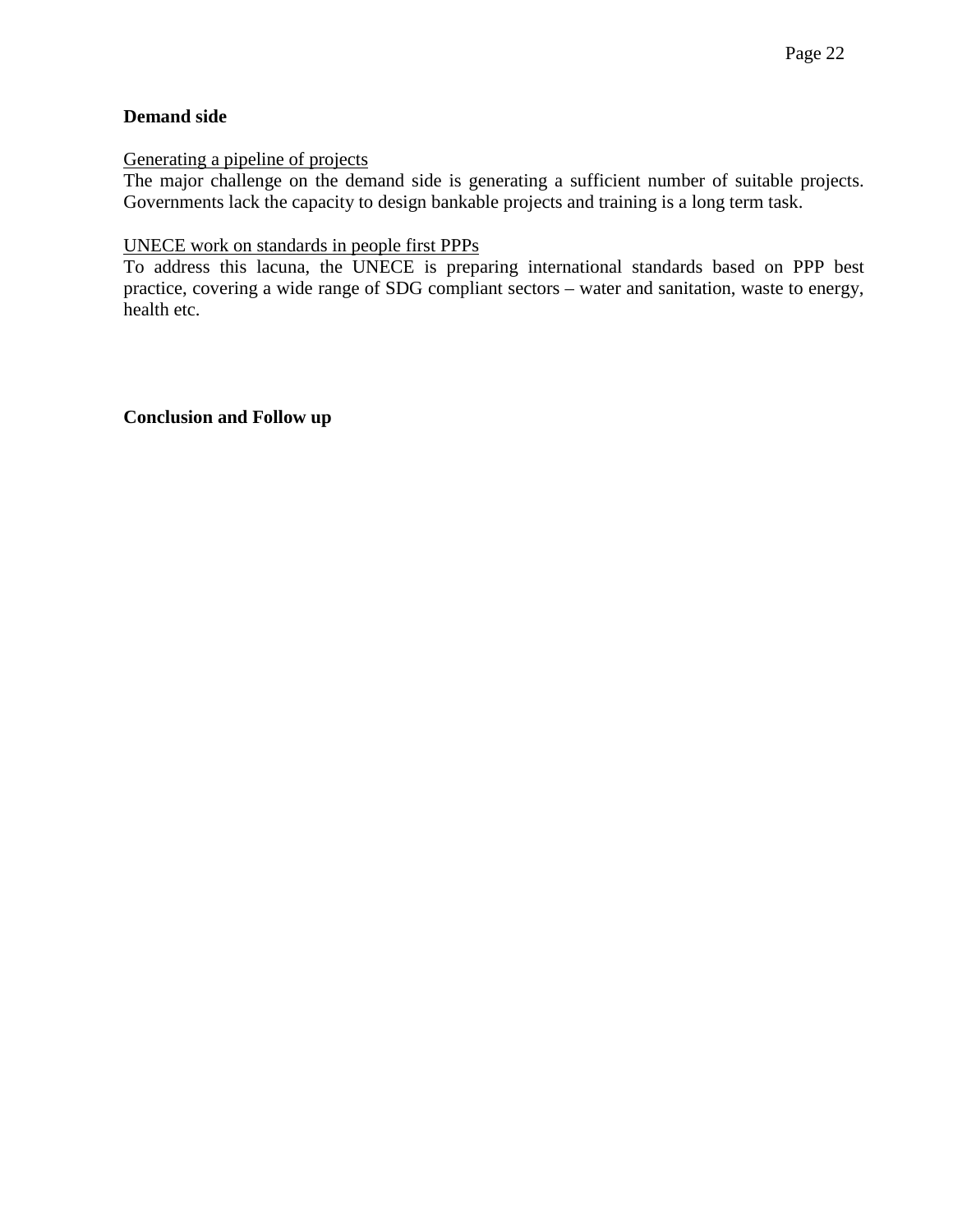# ANNEX I

# **Concessions versus PFI for the UN SDGs:**

#### **Which PPP models are more appropriate for low income countries and emerging markets?**

One expert argues that the concession model is more appropriate because it:

- Limits the fiscal impact on national budgets**.** (Most budgets of low income countries and emerging markets are not able to absorb large, long term financial liabilities).
- Can create large scale **"**transformational" effects by reducing poverty and contributing to economic growth. (leading to an increase in future tax revenues)
- Focuses on essential Infrastructure services (highways, bridges, railways, ports, airports, power plants, renewable energy, water and waste, urban services, etc.)
- Has contract conditions that are "People First PPP" in that they call for:
	- A service that adapts to the needs and the capacity of the people
	- A service which will remain adapted to the needs and capacity of the people over the lifetime of the project
	- A service that encourages equal treatment and continuity of service
	- A service that inherently limits abuse and profiteering
	- A service that ultimately is developed in real partnership with the people without compromising the right of the private partner to make a reasonable return on their investment
	- A service that benefits from a robust set of international best practices and contractin knowledge

*Source : M. Frilet, International PPP Centre of Excellence on Policy, Law and Institutions, Paris, France 2016*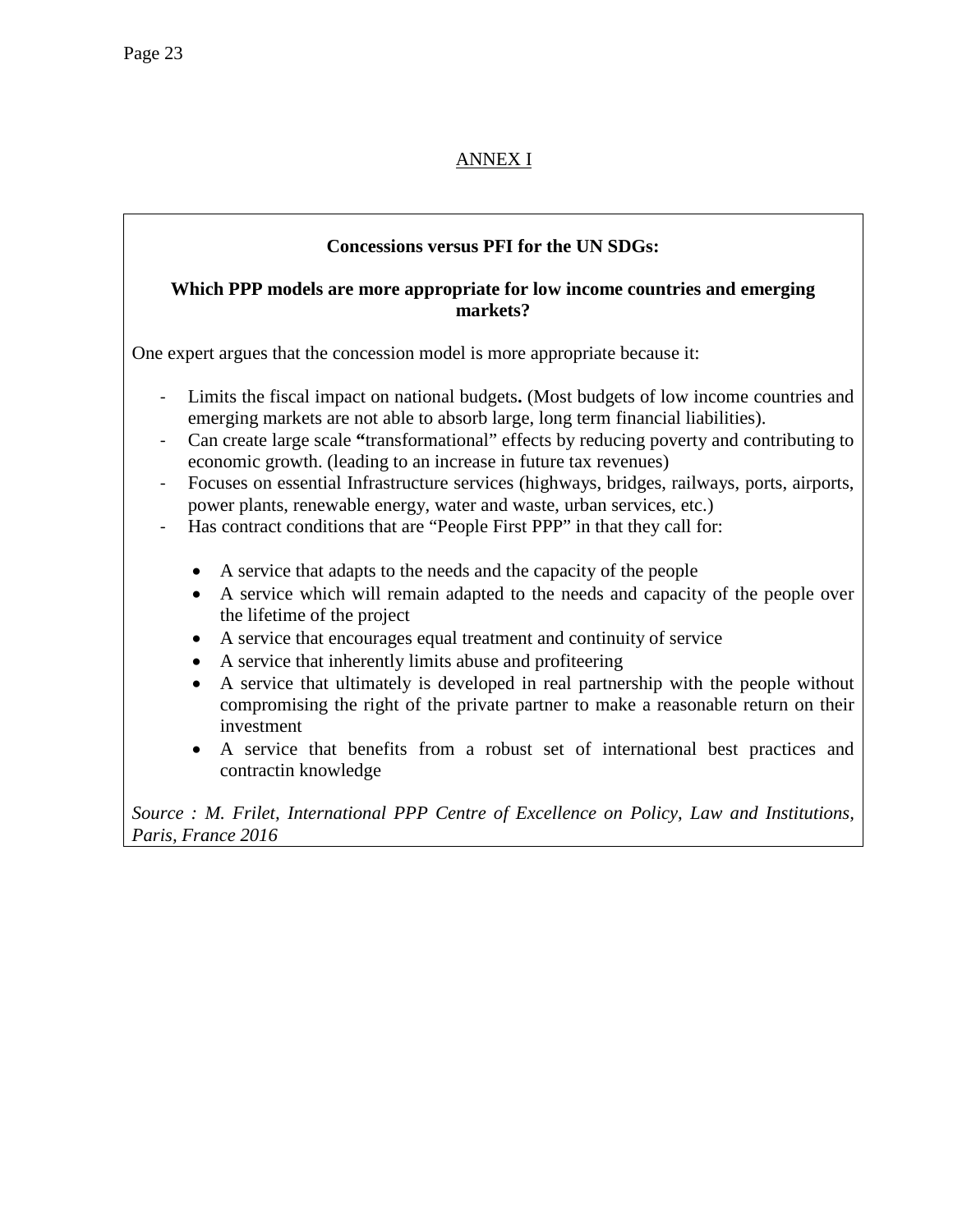#### **PPPs in China**

PPPs in China are increasing and making the country more sustainable, more prosperous and alleviating poverty. The main driver has been the lack of resources faced by local governments and the need by central government to place hard budget constraints on their expenditures. Most PPPs are partnerships between these public authorities and state owned enterprises (SOEs). At the same time, such PPPs lack competition, can be unclear as to their deliverables, while most importantly, they are not structured to attract non- public sources of financing.

Accordingly, the Chinese have become very interested to reform the SOEs and develop financially sustainable, genuine, public – private partnerships as well. The newly created Tsinghua University PPP centre is investigating good practice PPPs that can guide policy makers in China and in the rest of the world.

China has also developed its "one belt one road" initiative to build routes across large areas of land and sea and because of the vast sums of money required for all types of infrastructure – road, rail, ports and sea ports etc. - PPPs in large numbers will be needed.

*Source : City University, Hong Kong 2016*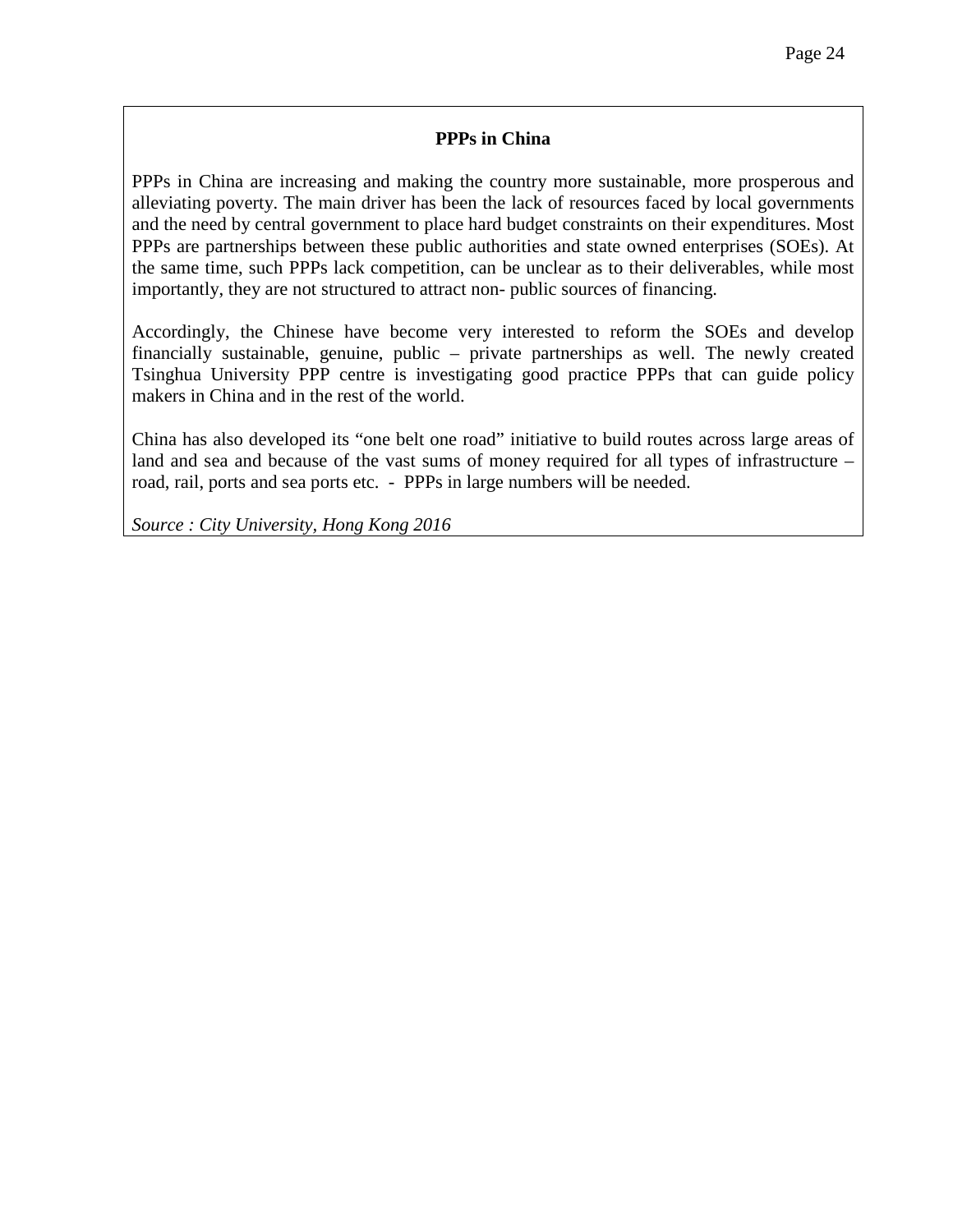# References

Ahmed, S.A. and Ali, M. (2004). Partnerships for solid waste management in developing countries: linking theories to realities. *Habitat International*, vol. 28, no. 3, pp. 467-479. Available from<http://www.sciencedirect.com/science/article/pii/S0197397503000444>

Bank of England (2015). The impact of climate change in UK insurance sector: A climate change adaptation report by the Prudential regulation authority. September 2015. Available from <http://www.bankofengland.co.uk/pra/documents/supervision/activities/pradefra0915.pdf>

City University (2016). One Belt One Road – the role of Hong Kong. *In City Business Magazine, College of Business*. Spring 2016.

Eurodad (2016). A regional commission should not set international PPP standards, March 29 2016. Available from [http://www.eurodad.org/cso-ffd-group-letter-on-unece-standard-setting-on](http://www.eurodad.org/cso-ffd-group-letter-on-unece-standard-setting-on-ppps)[ppps](http://www.eurodad.org/cso-ffd-group-letter-on-unece-standard-setting-on-ppps)

European Union (2016). Government finance statistics: What is the extent of contingent liabilities and performing loans in the EU member states? 20/2016, Jan 27 2016. Available from [http://ec.europa.eu/eurostat/documents/2995521/7143457/2-27012016-AP-EN.pdf/60f17285-](http://ec.europa.eu/eurostat/documents/2995521/7143457/2-27012016-AP-EN.pdf/60f17285-93bb-4813-9bd8-bb5263703408) [93bb-4813-9bd8-bb5263703408](http://ec.europa.eu/eurostat/documents/2995521/7143457/2-27012016-AP-EN.pdf/60f17285-93bb-4813-9bd8-bb5263703408)

Frilet, M (2016). Compendium of six summary notes prepared by the International Centre of Excellence Concessions PPP 'Policies, Laws, and Institutions' in France as a contribution to the delivery of UNECE outcome. Paris, May.

Jomo, K.S., Chowdhury, A., Sharma, K., and Plats, D. (2016). Public-private partnerships and the 2030 Agenda for Sustainable Development: fit for purpose? UNDESA working paper, no. 148. New York: United Nations. Available from <https://sustainabledevelopment.un.org/index.php?page=view&type=400&nr=2288>

OECD (2008). The economics of public-private partnerships: Is the PPP route the best alternative? In *Public-private partnerships in pursuit of risk sharing and value for money*. Paris: OECD.

Romera, M. (2016). What lies beneath? A critical assessment of PPPs and their impact on sustainable development. Brussels: European Network on Debt and Development. Available from <http://www.eurodad.org/whatliesbeneath>

UNDP (2013). UNDP chief calls for broad research, innovative partnerships to achieve health, development goals, Jan 31. Available from

[http://www.undp.org/content/undp/en/home/presscenter/pressreleases/2013/01/31/undp-chief](http://www.undp.org/content/undp/en/home/presscenter/pressreleases/2013/01/31/undp-chief-calls-for-broad-research-innovative-partnerships-to-achieve-health-development-goals.html)[calls-for-broad-research-innovative-partnerships-to-achieve-health-development-goals.html](http://www.undp.org/content/undp/en/home/presscenter/pressreleases/2013/01/31/undp-chief-calls-for-broad-research-innovative-partnerships-to-achieve-health-development-goals.html)

UNECE (1998). Convention on access to information, public participation in decision-making and access to justice in environmental matters, done at Aarhus, Denmark on 25 June 1998. Available from<http://www.unece.org/fileadmin/DAM/env/pp/documents/cep43e.pdf>

UNECE (2008). Guidebook on prompting good governance in public private partnerships. Geneva: UNECE. Available from [http://www.unece.org/ceci-](http://www.unece.org/ceci-welcome/cecipublications/ceci/2008/guidebook-on-promoting-good-governance-in-public-private-partnerships/guidebook-on-promoting-good-governance-in-public-private-partnerships.html)

[welcome/cecipublications/ceci/2008/guidebook-on-promoting-good-governance-in-public-private](http://www.unece.org/ceci-welcome/cecipublications/ceci/2008/guidebook-on-promoting-good-governance-in-public-private-partnerships/guidebook-on-promoting-good-governance-in-public-private-partnerships.html)[partnerships/guidebook-on-promoting-good-governance-in-public-private-partnerships.html](http://www.unece.org/ceci-welcome/cecipublications/ceci/2008/guidebook-on-promoting-good-governance-in-public-private-partnerships/guidebook-on-promoting-good-governance-in-public-private-partnerships.html)